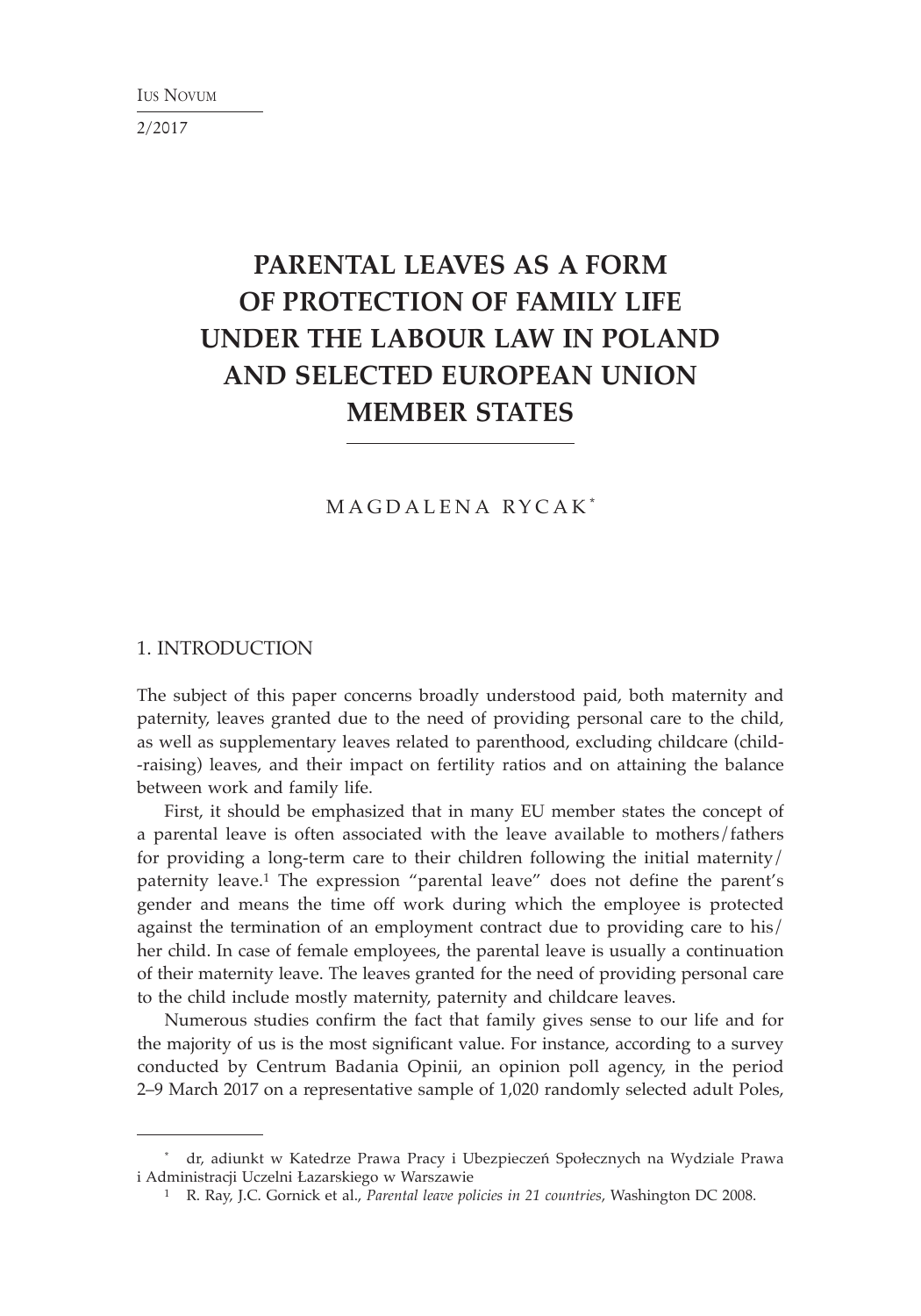over a half of the respondents  $(54%)$  regards family and its well-being  $(48%)$  as the most important value. In the view of one-seventh of the surveyed Poles (14%), children or grandchildren give the meaning to life.2

In *Diagnoza Społeczna* survey of 2013, the respondents were asked which of the family-friendly solutions were, in their opinion, most important. Women indicated mostly flexible working time (56.9%), better possibilities of childcare provided outside home for children up to seven years of age (37.1%), the possibility of performing some work from home  $(24.1\%)$ , and longer maternity leave  $(24\%)$ .<sup>3</sup>

Poland has been recording a fall in the births number since 1984, while the deaths rates have remained almost unchanged. The years 1991–2000 alone noted a slight, 0.48% natural increase.4 The decrease in the population in Poland is also largely influenced by the deficit of migration.<sup>5</sup> Based on the Central Statistical Office of Poland (GUS) study, all scenarios envisage a gradual fall in the population in Poland. In extreme scenarios, the population of the country in 2050 is estimated to account for 32.1 million to 36.3 million.6

The popularisation of the negative demographic forecasts for Poland and the societal and economic consequences of the deep birth fall and the migration deficit

<sup>2</sup> *Sens życia – wczoraj i dziś, Komunikat z Badań Nr 41/2017* [Sense of life – the past and present. Communication on research No. 41/2017], http://www.cbos.pl/PL/publikacje/raporty. php; accessed on 15 March 2017. 3 I. Kotowska (ed.), *Diagnoza Społeczna 2013 – Rynek pracy i wykluczenie społeczne w kontekście* 

*percepcji Polaków* [Social Diagnosis research 2013: Labour market and social exclusion as perceived by Poles], Warsaw 2013, p. 42.

<sup>4</sup> Poland since 1989 has been experiencing a deep fall in birth rates; see, Z. Strzelecki (ed.), *Sytuacja demograficzna Polski*. Raport GUS 2010–2011 [Demographic situation of Poland. GUS report of 2010–2011], http://stat.gov.pl/cps/rde/xbcr/bip/BIP\_raport\_2010-2011.pdf; accessed

<sup>&</sup>lt;sup>5</sup> It is assumed that the fertility rate ensuring generation replacement is around 2.1. In Poland, this rate stands at around 1.3 births per woman, which places the country at the end of the world rank (in 2015 Poland was ranked 216 out of 224 surveyed countries). It is forecasted that if the current trend is maintained, the population in Poland will decrease to 32 million before 2060 from the present 39 million. The population structure will also change as there will be more people in the retirement age, whereas the number of working-age people will fall. One-third of the population will work to provide for the remaining two-thirds (children and pensioners) (cf. the latest data on the fertility level in Poland in the article: *Najnowsze dane. Poziom dzietności w Polsce dramatycznie niski* [Latest data. Fertility rates in Poland are dramatically low], Wprost, https://www.wprost.pl/523361/Najnowsze-dane-Poziom-dzietnosci-w-Polsce-dramatycznieniski; accessed on 15 December 2016.

The permanent emigration balance (for a permanent stay) has increased over the recent years and in 2013 reached almost -20,000; in 2014 the permanent migration balance was estimated at -15,000. The highest permanent emigration values were recorded in 2006 and 2007 (-36,000 and -20,500, respectively) (cf. *Podstawowe informacje o rozwoju demograficznym Polski do 2014 roku* [Basic information on demographic development in Poland until 2014], GUS information notice, p. 2, http://stat.gov.pl/files/gfx/portalinformacyjny/pl/defaultaktualnosci/5468/12/5/1/ podstawowe\_informacje\_o\_rozwoju\_demograficznym\_polski\_do\_2014.pdf; accessed on

<sup>15</sup> March 2017. 6 See, Central Statistical Office (2014), *Population forecast for 2014–2050*, file:///C:/Users/ Biuro/Downloads/prognoza\_ludnosci\_na\_lata\_\_\_\_2014\_-\_2050.pdf, pp. 146–156.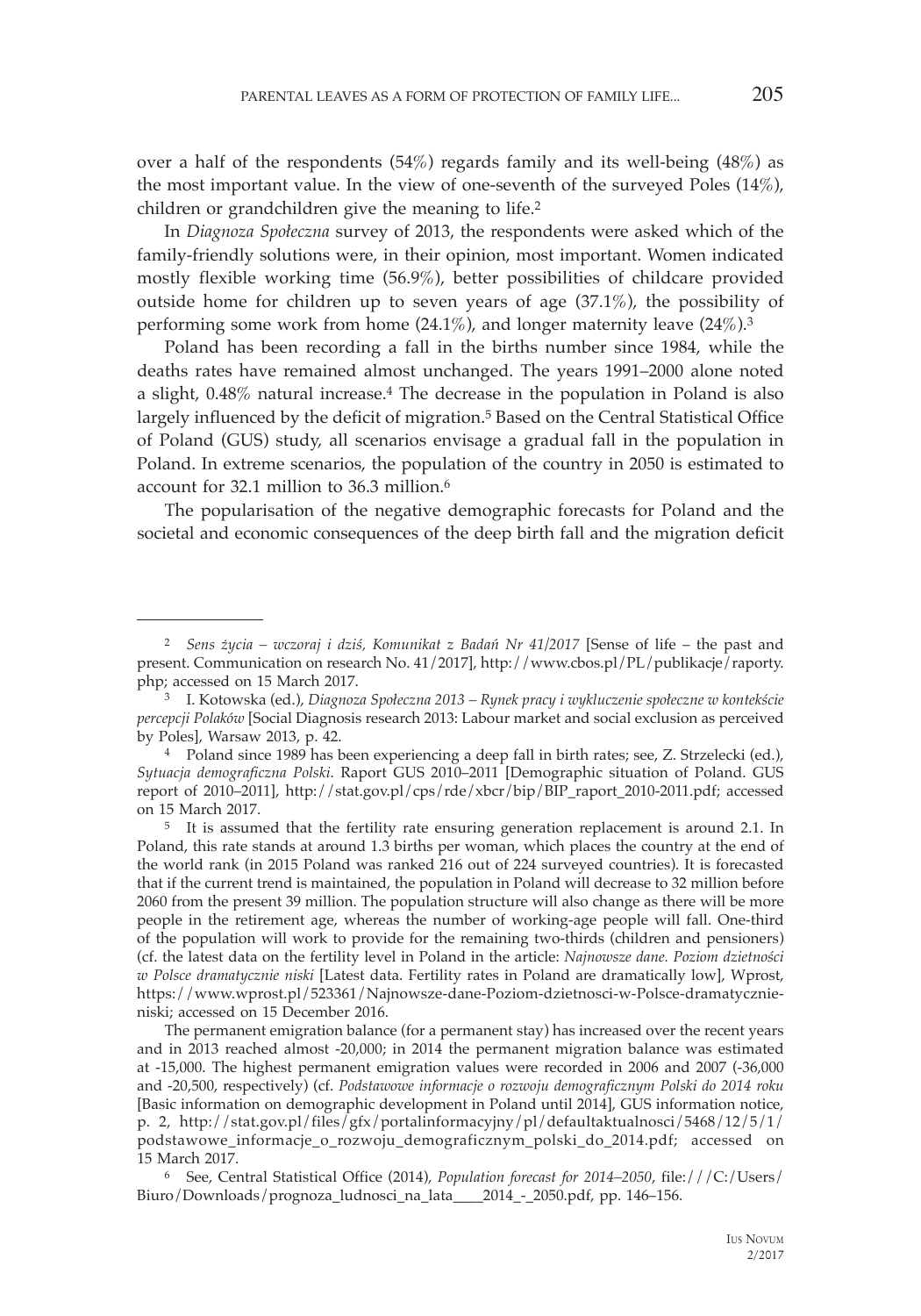gave rise to the increased interest in legal (yet not only) solutions which would contribute to the reversal of those disadvantageous trends.7

The labour law solutions which are aimed, among others, at making it easier for employees to reconcile their work with family life include a wide range of parental leaves. Those leaves allow first of all discontinuation of work in order to provide personal care to children without termination of the employment relationship. Maternity leaves make it possible to mothers to recover after giving birth. The allowances paid during such leaves provide sufficiently for mothers over the period of taking care of their children. Parental leaves are also part of the state's familyfriendly policy, which is an attempt at increasing the fertility rate.<sup>8</sup>

The necessity to ensure that employees have a defined length of parental leaves and financial support during them and to protect the continuity of their employment over the leave and after coming back to work results not only from demographic data but also from international and EU legal standards and from the constitutional protection of family, maternity and parenthood.9

Children benefit the society and this is another reason why statutory solutions such as parental leaves are introduced. Those relieve parents of the financial burden and thus some costs of child care and child-raising are also shared by the society, including employers. It should be noted that in recent years, the OECD and the European Union propagate the ides of children seen as "social investment". Early childcare supported by the state is one of the significant foundations of "social investment states".10

In recent years the role of women has evolved from "carer of hearth and home", through "co-breadwinner" up to often the main or the only "income provider".11 The increase in women's activity and the widespread family model where the living is earned by both spouses are the socio-economic phenomena which have established in the cultural consciousness in Poland and Europe. At present, income earned by women is ever similar to, and at times even higher than, men's income. Therefore, women's labour is often not supplementary but of equal rank to men's work. Women's professional activity frequently is the main source of income for

<sup>&</sup>lt;sup>7</sup> M. Gładoch (ed.), *Raport o pracy* [Report on labour], Pracodawcy RP 2016, p. 57. 8 The value of the rate indicates the number of births per woman in the childbearing age. It is assumed that the minimum rate allowing the generation replacement ranges from 2.10 to 2.15. In Poland, in 2013 the fertility rate stood at 1.29, which places the country third from the end among all the European Union states (cf. J. Stańczak, K. Stelmach, M. Urbanowicz, *Małżeństwa oraz dzietność w Polsce* [Marriages and fertility rates in Poland], GUS, Warsaw 2016, p. 6, file:///C:/ Users/Biuro/Downloads/malzenstwa\_i\_dzietnosc\_w\_polsce%20(1).pdf; accessed on 15 March

<sup>2017.&</sup>lt;br><sup>9</sup> See, Arts. 18 and 71 of the Constitution of the Republic of Poland of 2 April 1997, Journal of Laws [Dz.U.] No. 78, item 483.

<sup>&</sup>lt;sup>10</sup> See, K. Davaki, *Benefits of a maternity/parental leave in the EU-27*, Brussels 2010, http:// www.europarl.europa.eu/studies; accessed on 20 March 2017. 11 M. Półtorak, M. Lekston, *Work-life balance jako przestrzeń do dialogu pomiędzy pracownikiem* 

*a (odpowiedzialnym) pracodawcą* [Work-life balance as a sphere of dialogue between an employee and a (responsible) employer], p. 256, the paper available at http://www.sbc.org.pl/ Content/134304/P%C3%B3%C5%82torak\_Lekston.pdf; accessed on 10 March 2017.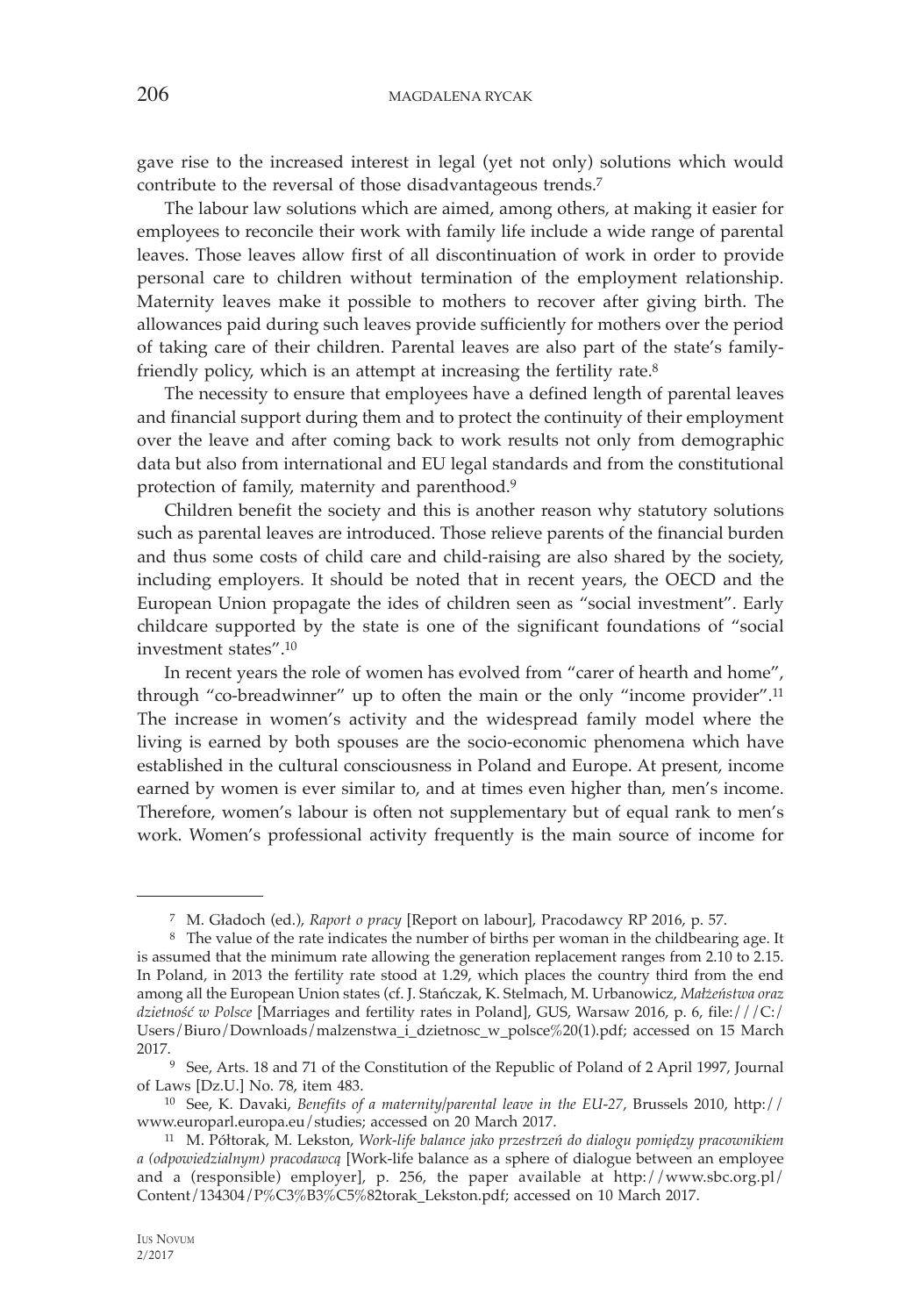family.12 The traditional man's role as the sole breadwinner in the family may be regarded as outdated.13

Numerous studies prove that countries which have better adapted to the change in the traditional role performed by women in relationships, e.g. France or the Scandinavian states, report currently higher fertility rates than, for instance, Germany or Austria which favour the single breadwinner model.14

The assumption that fertility rates fall mainly due to the fact that women cannot afford staying at home to raise children and promotion of schemes which would encourage professionally active women to give up their jobs and devote themselves to raising children are not supported by evidence. Women in the 21st century, when the divorce rates are high, if faced with a choice between work and founding a family, would usually prefer to select employment. Birth rates go up when both the government and employers support families in which both parents are in employment. The probability of having a larger family increases along with the growing number of solutions which make it easier for both parents to combine the professional and family responsibilities.15

Aiming at ensuring equal rights to men and women, including in their parental responsibilities, leads to "fathers becoming co-responsible" to a larger extent, for example by allowing them to use part of the parental leave in order to take personal care of their child. As rightly claimed by M. Latos-Miłkowska, total equality of rights of fathers with those of mothers with respect to parental leaves is not entirely possible due to the fact that it is women who get pregnant and give birth.16 It is the physiological reasons that decide about the larger protection in the labour law of motherhood responsibilities than of parental roles performed by men.

<sup>12</sup> D. Graniewska, *Praca zawodowa kobiet a warunki życia rodzin* [Women in employment and living conditions of families], [in:] P. Błędowski (ed.), *Między transformacją a integracją: polityka społeczna wobec problemów współczesności. Księga pamiątkowa z okazji 70. urodzin Profesora Adama Kurzynowskiego*, [Between transformation and integration: Social policy and contemporary problems. Professor Adam Kurzynowski 70th birthday jubilee book], SGH, Warsaw 2004, p. 143; and B. Balcerzak-Paradowska, D. Graniewska, B. Kołaczek, J. Mirosław, *Kobiety na stanowiskach kierowniczych. Polska na tle Unii Europejskiej i OECD* [Women at managerial positions. Poland vs. the EU and OECD states], [in:] B. Balcerzak-Paradowska (ed.), *Kobiety na stanowisku kierowniczym w sektorze publicznym* [Women at managerial positions in the public sector], Instytut Pracy i Spraw Socjalnych, Warsaw 2014, p. 35. 13 A. Giddens, *Socjologia* [Sociology], PWN, Warsaw 2010, pp. 420–421. 14 J. Sleebos, *The Low Fertility Rates in OECD Countries*, OECD Labour Market and Social

Policy Occasional Papers No. 15, 2003, p. 20; D. Coleman, *The Road to Low Fertility*, Aging Horizons No. 7, Oxford 2007, pp. 10–11; and A. Matysiak, A. Baranowska T. Słoczyński, *Kobiety i mężczyźni na rynku pracy* [Men and women on the labour market], [in:] M. Bukowski (ed.), *Zatrudnienie w Polsce 2008*. *Praca w cyklu życia*, [Employment in Poland 2008. Work in the lifecycle], Warsaw 2009, p. 113.

<sup>15</sup> A. Wittenberg-Cox, A. Maitland, *Kobiety i ich wpływ na biznes. Nowa rewolucja gospodarcza*, transl. based on: *Why women mean business. Understanding the emergence of our next economic revolution*, Wolters Kluwer, Warsaw 2013, pp. 44–45. 16 M. Latos-Miłkowska, *Przemiany stosunku pracy związane z rodzicielstwem* [Changes in

employment relationship related to parenthood], [in:] L. Florek, Ł. Pisarczyk (eds.), *Współczesne problemy prawa pracy i ubezpieczeń społecznych* [Contemporary labour and social security law problems], LexisNexis, Warsaw 2011, p. 223.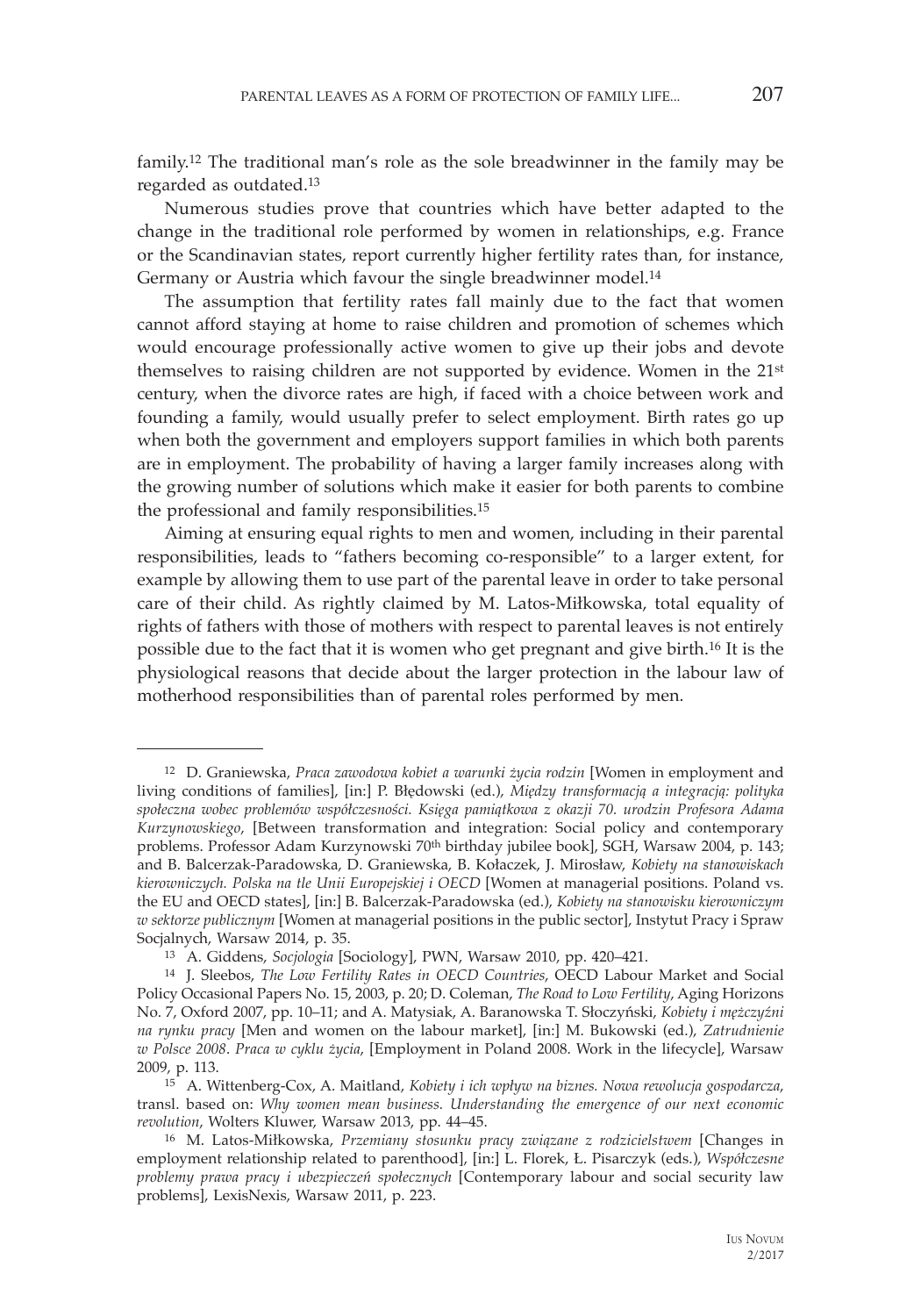# 2. PARENTAL LEAVES AS PROVIDED FOR IN THE INTERNATIONAL AND EUROPEAN UNION LAW

The protection of motherhood and parenthood results from the numerous international and EU law standards.

The International Labour Organization (ILO) dealt with the problem of maternity leaves in its Maternity Protection Convention No. 183 (revised) of 1952.17 Article 4 stipulates the maximum period of maternity leave of not less than 14 weeks. Such leave should include at least six weeks' compulsory leave after childbirth, unless otherwise agreed at the national level by the government and the representative organizations of employers and workers.

Article 6 of the Convention No. 183 provides for financial benefits for women who are absent from work on maternity leave. Women on maternity leave are entitled to cash benefits at a level which ensures that the woman can maintain herself and her child in proper conditions of health and with a suitable standard of living.

If under national law or practice, cash benefits paid with respect to maternity leave are based on previous earnings, the amount of such benefits may not be lower than two-thirds of the woman's previous earnings or of such of those earnings as are taken into account for the purpose of computing the benefits. When a woman does not meet the conditions to qualify for cash benefits under national laws and regulations or in any other manner consistent with national practice, she is entitled to adequate benefits out of social assistance funds, subject to the means test required for such assistance. Medical benefits are to be provided to the woman and her child, which include prenatal, childbirth and postnatal care, as well as hospitalization care when necessary.

Under Art. 8 of the ILO Convention No. 183, a woman at the end of her maternity leave is guaranteed the right to return to the same position or equivalent position paid at the same rate.

The provisions of the discussed Convention impose also on the member states the duty of counteracting discrimination by reason of maternity and of ensuring breastfeeding breaks (under Arts. 9 and 10 of the ILO Convention No. 183).

The female workers' right to paid maternity leave (or the relevant benefit from the social assistance fund) of at least 14 weeks has been also provided for in Art. 8 of the Revised European Social Charter.18

The European Union for years has undertaken steps in order to protect family life of employees, which include support for them in fulfilling parental responsibilities. The legal grounds for support and complementing of the member states' initiatives,

<sup>17</sup> The Convention has not been ratified by Poland.

<sup>18</sup> The Revised European Social Charter is an international treaty of 1996, a normative document of the Council of Europe, setting out social rights and freedoms in Europe. Poland is bound by the European Social Charter – the treaty of 1961. The country did not ratify 14 out of 72 paragraphs of the European Social Charter: Art. 2 §2, Art. 4 §1, Art. 6 §4, Art. 7 §1, 3 and 5, Art. 10 §3–4, Art. 13 §1 and 4, Art. 14 §1 and Art.. 18 §1–3. It did not ratify two of seven absolutely binding provisions of the European Social Charter: Art. 6 §4, Art. 13 §1 and 4.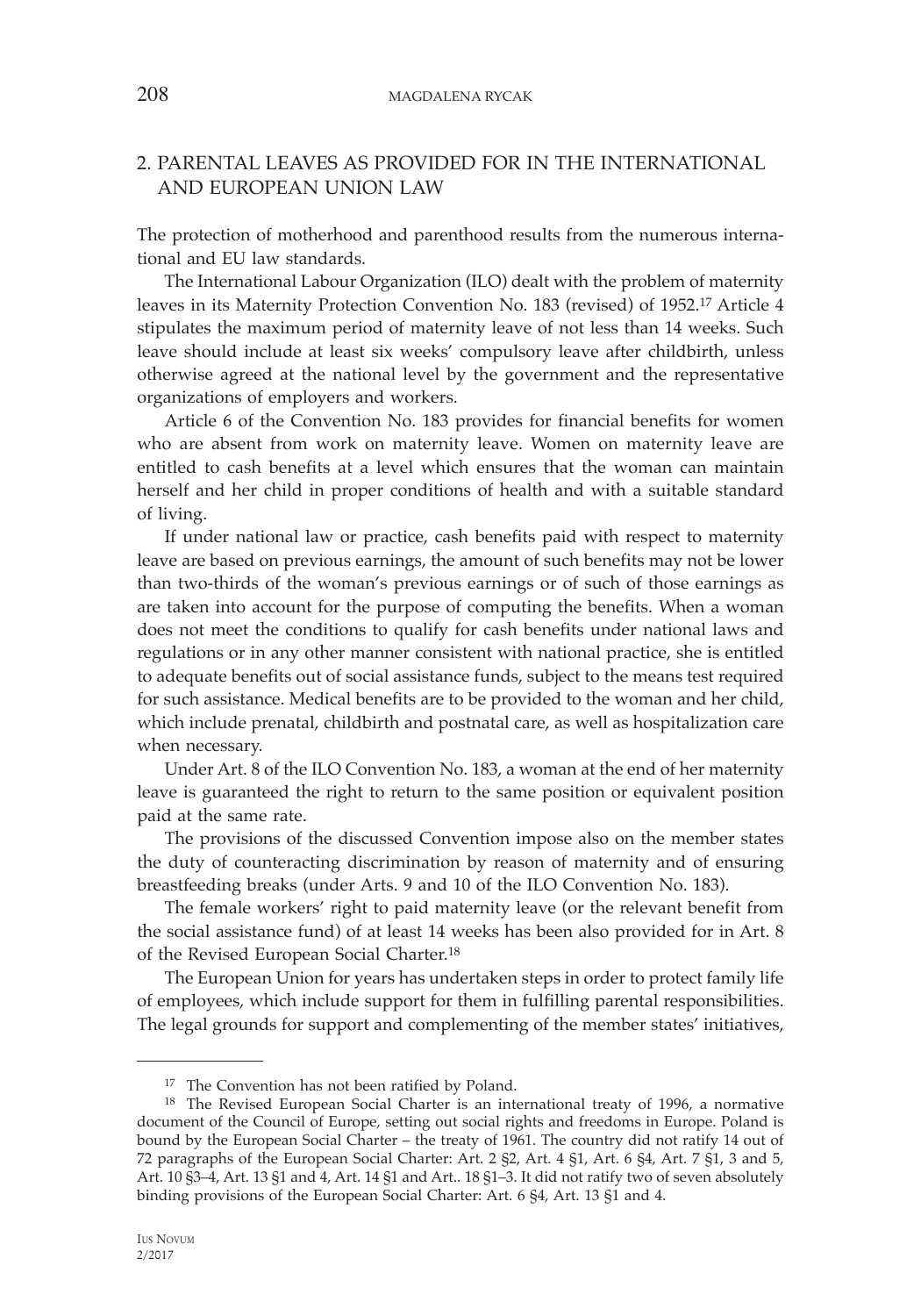also with respect to ensuring equal opportunities for men and women on the labour market and equal treatment in employment, are provided in Art. 153 of the Treaty on the Functioning of the European Union<sup>19</sup>.

Protection of family life is one of the fundamental rights guaranteed in Art. 33 of the Charter of Fundamental Rights of the European Union of 30 March 2010,20 referred to as the Charter of Fundamental Rights. In accordance with Art. 33(2) of the Charter, in order to reconcile family and professional life, everyone has the right to protection from dismissal due to reasons related to maternity and the right to paid maternity leave as well as to parental leave following birth or adoption of a child.

The above-mentioned regulation covers not only people with the employee status but "everyone", i.e. also those who pursue activities as the self-employed. The protection of family life is guaranteed to both women and men.

The recommendation of the Council of Europe of 31 March 1992<sup>21</sup> on child care includes a suggestion that the member states should develop and encourage initiatives helping women and men to balance their professional, family and upbringing responsibilities. The proposed solutions cover various childcare services, parental leaves, family-friendly options at the workplace and other types of actions supporting men's participation in taking care of children.<sup>22</sup>

At the beginning of the 1990s, the idea of "work-family life balance" started to be promoted as transition from equal rights of men and women on the labour market towards assisting women by creating flexible working conditions. At present, the EU policy of supporting an increase in fertility rates consists in the statutory right to maternity and parental leaves, financial benefits for working parents and for early education of all children. The promotion of gender equality has been of secondary importance, and the EU policy is focused on ensuring childcare facilities rather than on longer child-raising leaves.23

The priority actions of the Lisbon Strategy<sup>24</sup> to stimulate economic growth and employment include, among others, the increase of total employment rate up to 70%, the female in employment rate up to 60% and of senior workers in employment rate up to 50%.25 The Lisbon Strategy reviewed in 2005,26 focused more on economic growth and employment, and it was concluded that if the strategy was

<sup>19</sup> Official Journal of the European Union C 326 of 26.10.2012.

<sup>20</sup> Official Journal of the European Union, C 83/389 of 30.03.2010.

<sup>21 92/241/</sup>EEC, Official Journal of the European Communities L 123 of 8.5.1992.

<sup>22</sup> See, K. Davaki, *Benefits of a maternity/parental leave...*, p. 6. 23 G. Pascall, J. Lewis, *Emerging gender regimes and policies for gender equality in a wider Europe*, Journal of Social Policy No. 33(3), 2004, pp. 373–394; and J. Lewis, *Work-family balance. Gender and social policy*, Edward Elgar Publishing, Cheltenham 2009. 24 The action plan adopted for the European Union by the European Council at the seating

in Lisbon in 2000.

<sup>25</sup> See, A. Budzyńska et al., *Strategia Lizbońska. Droga do sukcesu zjednoczonej Europy* [Lisbon Strategy. A path to the success of the united Europe], Departament Analiz Ekonomicznych i Społecznych, Urząd Komitetu Integracji Europejskiej, https://www.slaskie.pl/STRATEGIA/ strat\_L.pdf; accessed on 10 November 2016. 26 COM(2005) 24.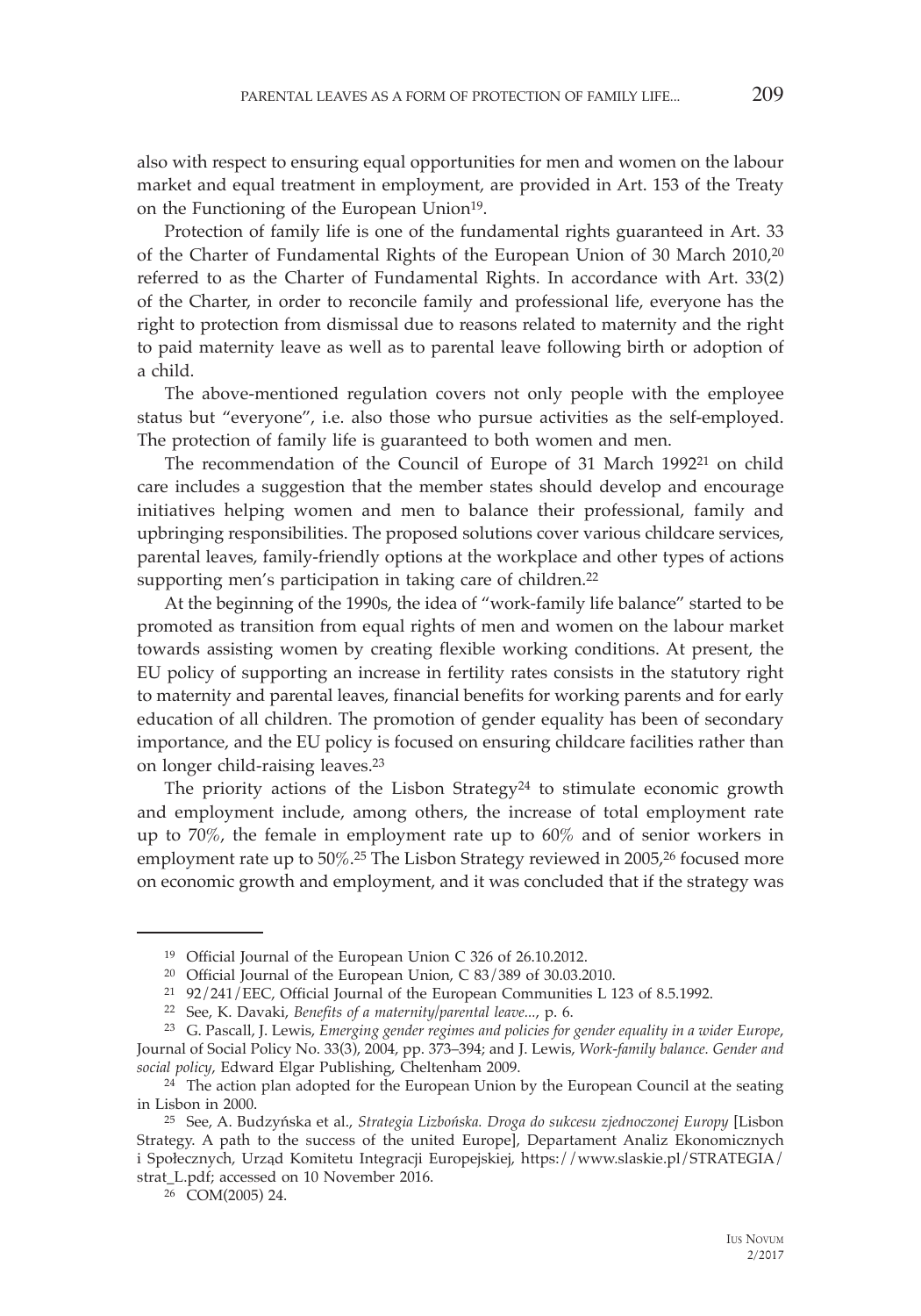to be successful, a better use should be made of a great potential of women on the labour market.

Reconciliation of work, family and private life is one of the priority areas defined by the European Commission in its "Roadmap for equality between women and men" adopted in March 2006.27 The Commission lists three issues of key importance to better balancing of professional, family and private life:

- 1) flexible working arrangements for both women and men;
- 2) increasing care services;
- 3) better reconciliation policies for both women and men.

In the Communication of 3 October 2008 on "A better work-life balance: stronger support for reconciling professional, private and family life",<sup>28</sup> the European Commission defined the support for balancing work and private life as one of the priorities in the "Roadmap for equality between women and men 2006–2010". The fundamental policy measures in this area are, according to the European Commission, childcare facilities, right to take leave and flexible working hours.29

The legislative measures that should be mentioned include the adoption of the Council Directive 92/85/EEC of 19 October 1992 on the introduction of measures to encourage improvements in the safety and health at work of pregnant workers and workers who have recently given birth or are breastfeeding.30 Under its Art. 8, Member States must take the necessary measures to ensure that pregnant workers or workers who have recently given birth are entitled to a continuous period of maternity leave of at least 14 weeks allocated before and/or after confinement in accordance with national legislation and/or practice. The maternity leave should include compulsory maternity leave of at least two weeks allocated before and/or after confinement in accordance with national legislation and/or practice (and only this part of the maternity leave is compulsory which cannot be waived).

The Council Directive 96/34/EC of 3 June 1996 on the framework agreement on parental leave concluded by the Union of Industrial and Employers' Confederations of Europe (UNICE), European Centre of Employers and Enterprises providing Public Services (CEEP) and the European Trade Union Confederation (ETUC)<sup>31</sup> was adopted in 1996 and granted both parents the right to parental leave (irrespective of maternity leave available only to women).

The Preamble of the above-mentioned Directive quotes paragraph 16 of the Community Charter of the Fundamental Social Rights of Workers on equal treatment for men and women which provides that measures should be developed enabling men and women to reconcile their occupational and family obligations. The Preamble also invokes the Council Resolution of 6 December 1994, in line with which effective policy of equal opportunities requires an integrated, general strategy allowing better

<sup>27</sup> COM(2006) 92 final, http://eur-lex.europa.eu/LexUriServ/LexUriServ.do?uri=COM:200 6:0092:FIN:en:PDF; accessed on 20 March 2017.

<sup>28</sup> COM(2008) 635 final, http://ec.europa.eu/eu2020/pdf/1\_PL\_ACT\_part1\_v1.pdf; accessed on 15 November 2016.<br><sup>29</sup> *Ibid.*, p. 2.<br><sup>30</sup> Official Journal of the European Communities L 348/1 of 28.11.1992.

<sup>31</sup> Official Journal of the European Communities L 145 of 19.06.1996.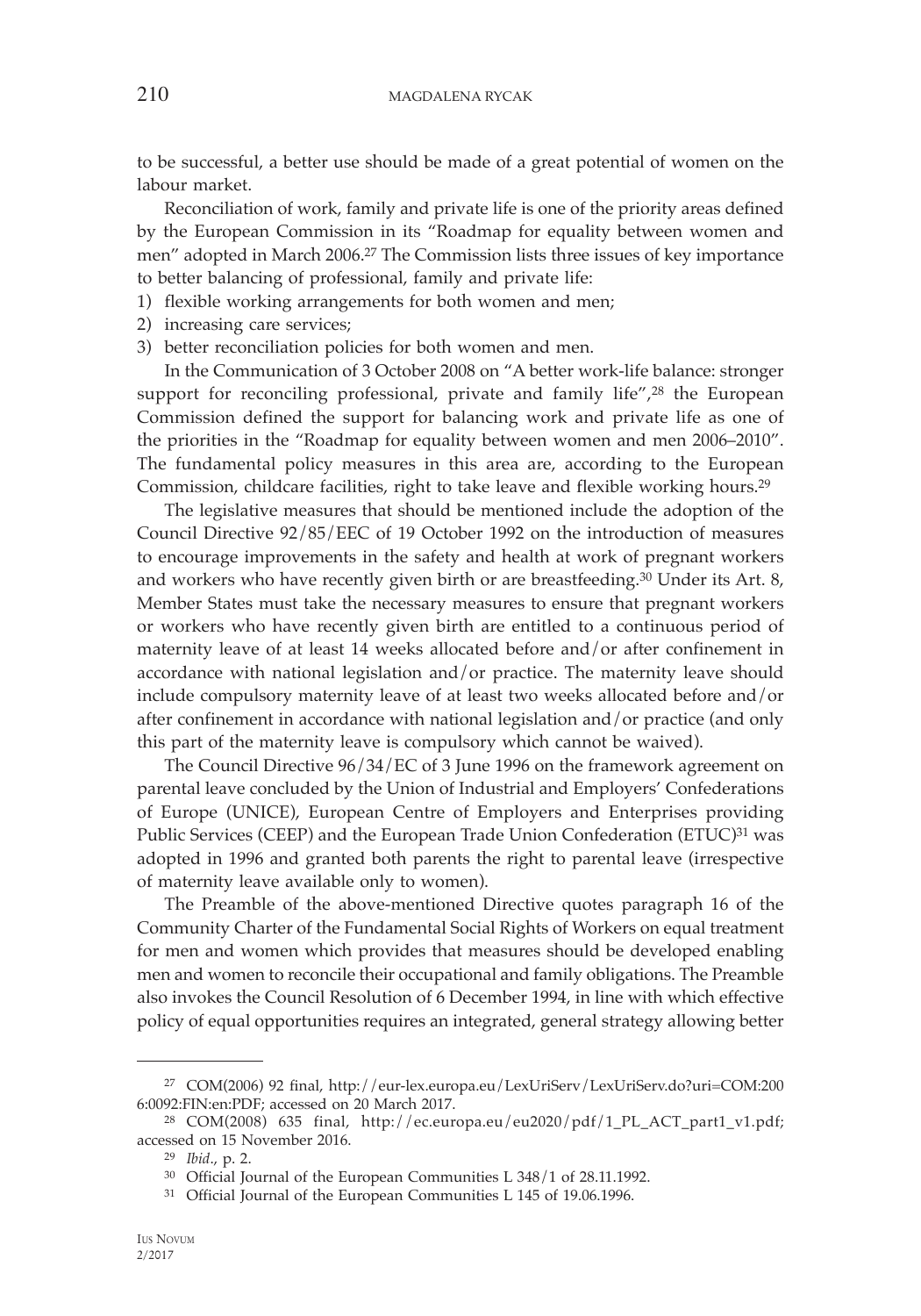working time arrangement, greater flexibility of the working hours and easier return to professional life, while considering the significant role of social partners in this respect and offering both men and women opportunities of reconciling occupational and family responsibilities. The Preamble recommends that the family-friendly policy should be shaped based on the context of demographic changes, the effect of the population aging, closing in the generation gap and promoting women's participation in the labour force. Men in turn should be encouraged to assume an equal share of family responsibilities, for example to take parental leave. Clause 2 under Section II of the Council Directive 96/34/EC stipulates the entitlement to the at least three-month parental leave, both for men and women, on the grounds of the birth or adoption of a child to enable them to take care of that child until the defined age of up to eight years, as envisaged by member states and/or management and labour social partners. The right to parental leave should, in principle, be granted on a non-transferable basis. Member states may decide on their own, for example, such issues as: conditions of access and detailed rules for applying for parental leave, whether parental leave is granted on a full-time or part-time basis, making the entitlement to parental leave subject to a period of work qualification and/or a length of service (which period may not exceed one year), conditions of access and detailed rules for applying for parental leave in the special circumstances of adoption, specifying the beginning and the end of the period of the leave, defining the circumstances in which an employer, following consultation in accordance with national law, collective agreements and practices, is allowed to postpone granting of parental leave for justifiable reasons related to the operation of the undertaking (e.g. where work is of seasonal nature, where a replacement cannot be found within the notice period, where a significant proportion of the workforce applies for parental leave at the same time, where a specific function is of strategic importance).

The European Commission (in accordance with Art. 138 paras. 2 and 3 of the Treaty establishing the European Community) conducted consultations with the European management and labour social partners (ETUC, CEEP and BUSINESSEUROPE, formerly UNICE, and the European Association of Craft, Small and Medium-Sized Enterprises – UEAPME) in the years 2006 and 2007 on the better ways of reconciling professional, private and family life, in particular on the applicable Community regulations with respect to parental leave and protection of maternity, as well as on the possibility of introducing new types of family leaves, such as paternity leave, adoption leave and the leave to provide care to family members. The European social partners reviewed thoroughly the Framework Agreement of 1995 on parental leave, which resulted in signing on 18 June 2009 of a revised framework agreement on parental leave and repealing of the Directive 96/34/EC by means of the Council Directive 2010/18/EU of 8 March 2010 implementing the revised Framework Agreement on parental leave concluded by BUSINESSEUROPE, UEAPME, CEEP and ETUC and repealing Directive 96/34/EC.32

The agreement forming Annex to the Directive 2010/18/EU provides for the minimum requirements concerning parental leave as an important measure

<sup>32</sup> Official Journal of the European Union L 68/13 of 18.3.2010.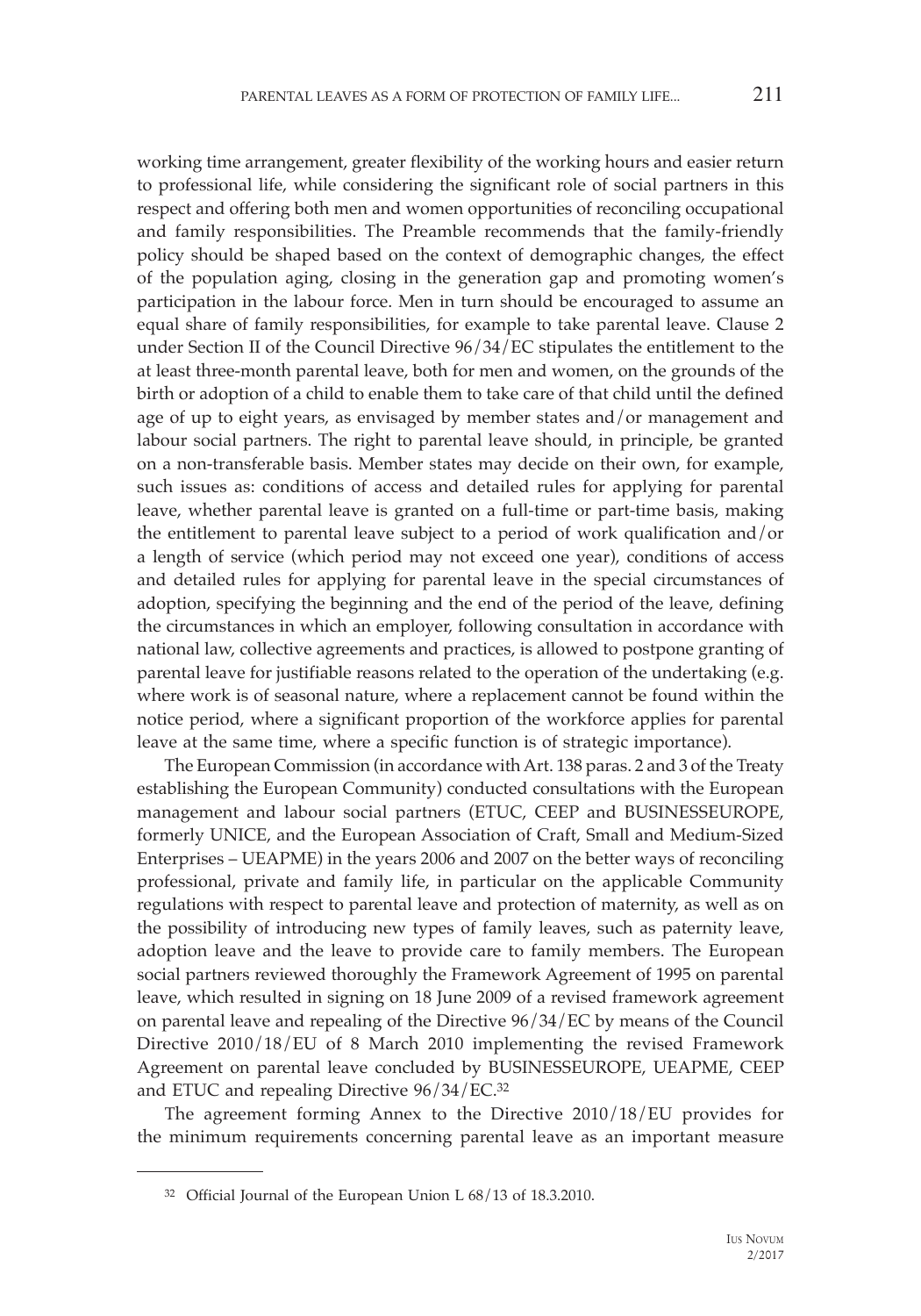for reconciling professional and family responsibilities and promoting equal opportunities and treatment between men and women. Clause 1 of the Framework Agreement defines its purpose and scope, which is laying down minimum requirements designed to facilitate the reconciliation of parental and professional responsibilities for working parents, taking into account the increasing diversity of family structures, while respecting national law, collective agreements and practice. The agreement applies to all workers, men and women, who have an employment contract or employment relationship as defined by the law, collective agreements and/or practice in force in each member state. The agreement does not exclude from the scope and application of the agreement workers employed part-time, under fixed-term contracts or persons with a contract of employment or employment relationship with a temporary agency.

Clause 2 of the Framework Agreement entitles men and women workers to an individual right to parental leave on the grounds of the birth or adoption of a child to take care of that child until a given age of up to eight years to be defined by member states and/or social partners. The leave is granted for at least a period of four months and, to promote equal opportunities and equal treatment between men and women, should, in principle, be provided on a non-transferable basis. To encourage a more equal take-up of leave by both parents, at least one of the four months is to be provided on a non-transferable basis. The particular rules of application of the non-transferable period are to be set down at the national level through legislation and/or collective agreements taking into account existing leave arrangements in the member states.

The conditions of access and detailed rules for applying for parental leave are stipulated under Clause 3 of the Framework Agreement annexed to the Directive 2010/18/EU. Those conditions and rules are defined by law and/or collective agreements in the member states, provided that the minimum requirements of the discussed agreement are respected. Member states and/or social partners, taking into account the needs of both employers and workers, may, in particular, decide whether parental leave is granted on a full-time or part-time basis, in a piecemeal way or in the form of a time-credit system. Member states may also make entitlement to parental leave subject to a period of work qualification and/or a length of service qualification, which may not exceed one year. Basing on this provision, member states and/or social partners ensure that in case of successive fixed-term contracts with the same employer the sum of these contracts should be taken into account for the purpose of calculating the qualifying period. Moreover, member states and/or social partners should also define the circumstances in which an employer, following consultation in accordance with national law, collective agreements and/ or practice, is allowed to postpone the granting of parental leave for justifiable reasons related to the operation of the organisation. Any problems arising from the application of the above provision should be dealt with in accordance with national law, collective agreements and/or practice. Member states and/or social partners establish also notice periods to be given by the worker to the employer when exercising the right to parental leave, specifying the beginning and the end of the period of leave. When defining the length of the notice periods, member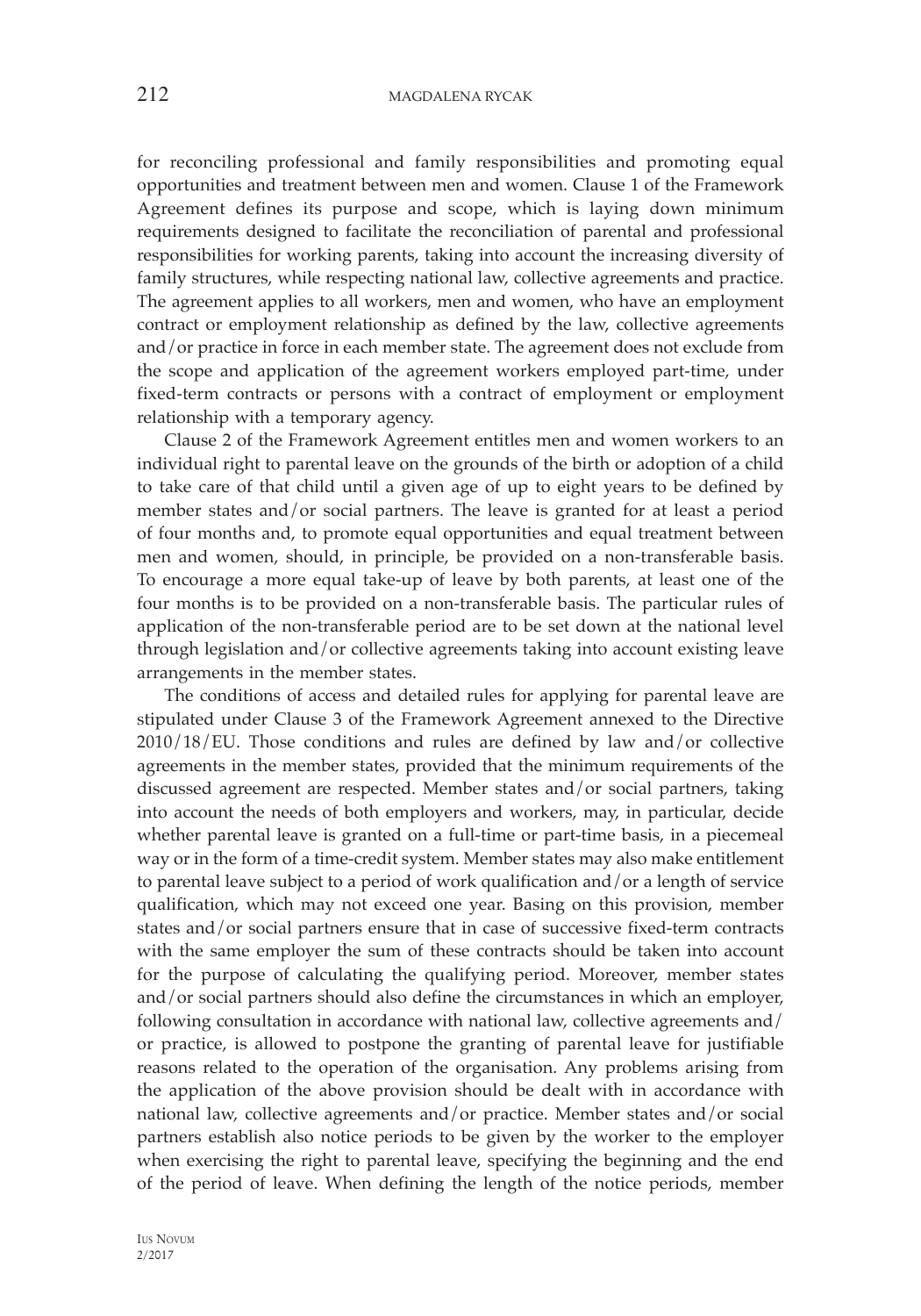states and/or social partners should have regard to the interests of workers and of employers. Moreover, they should assess the need to adjust the conditions for access and specific rules of application of parental leave to the needs of parents of children with a disability or a long-term illness (Clause 3 para. 3).

Clause 4 of the Framework Agreement requires that member states and/or social partners should assess the need for additional measures to address the specific needs of adoptive parents.

Clause 5 provides for employment rights related to parental leaves and nondiscrimination of workers for reason of their fulfilling parental responsibilities. At the end of parental leave, workers have the right to return to the same job or, if that is not possible, to an equivalent or similar job consistent with their employment contract or employment relationship. Rights acquired or in the process of being acquired by the worker on the date on which parental leave has started are to be maintained until the end of parental leave. At the end of parental leave, those rights still apply, including any changes arising from national law, collective agreements and/or practice.

Under the provisions of Clause 6 of the Framework Agreement, workers, when returning from parental leave, may request changes to their working hours and/or patterns for a set period of time. Employers consider and respond to such requests, taking into account both employers' and workers' needs. Moreover, workers and employers are encouraged to maintain contact during the period of leave.

Clause 7 of the above Agreement sets out the time off from work on grounds of force majeure for urgent family reasons in cases of sickness or accident making the immediate presence of the worker indispensable. In such a case, member states and/or social partners should specify the conditions of access and detailed rules for applying such time off and limit this entitlement to a certain amount of time per year or per case.

Member states, under Clause 8 of the Framework Agreement, may introduce more favourable provisions than those set out in the Agreement.

# 3. EVOLUTION OF MATERNITY AND PARENTAL LEAVES IN THE POLISH LABOUR LAW

The provisions of the Labour Code regulating the duration of maternity leave belong to the most frequently amended over the whole 40-year history when the Labour Code has been in force (the Act of 26 June 1974).33 In its original version Art. 180 of the Labour Code provided for 16, 18 or 26 weeks of maternity leave. The length of the leave depended on three factors: number of births, number of children born at one birth, and an adoptive child raised by the mother. The maternity leave lasted 16 weeks in case of the first childbirth and 18 weeks at subsequent pregnancies. The leave of 18 weeks was also available to a worker who, before the first childbirth, had already been raising an adoptive child. The 26-week leave was allocated to a worker

<sup>33</sup> Consolidated text: Journal of Laws [Dz.U.] of 2016, item 1666.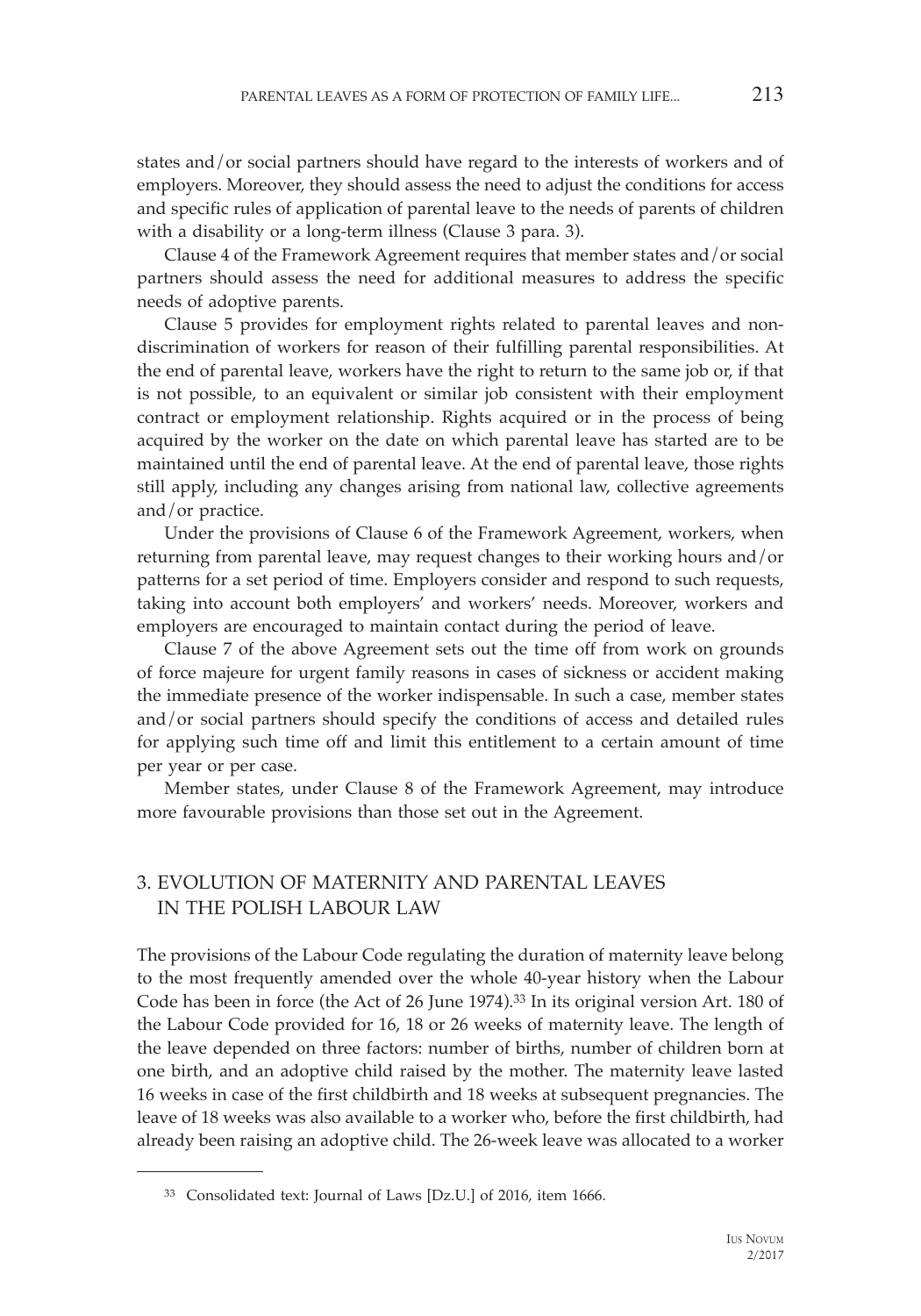who gave birth to more than one child at one childbirth. The minimum, compulsory maternity leave covered eight weeks. The labour law provisions for a long time, up to 2001, did not stipulate the respective rights for fathers.

Article 180 of the Labour Code was amended after 25 years. On 1 January 2000, the provisions of the Act of 19 November 1999 on amendment to the Act – Labour Code34 came into force and increased the duration of maternity leave up to 26 weeks in case of single childbirth (irrespective of the number of prior pregnancies) and 39 weeks (irrespective of number of children born at one childbirth). The worker could use at least four weeks of maternity leave before the planned date of predicted childbirth. The opponents of the introduced changes highlighted the too excessive burden for the state budget and the difficulties of women with returning to the labour market resulting from the employers' reluctance to employ them. Some women complained also about being deprived of the right to decide how long to provide personal care to their child after childbirth. Due to the above, the legislator introduced, under the Act of 25 April 2001 on amendment to the Act – Labour Code,<sup>35</sup> a possibility to waive a part of maternity leave after the lapse of 16 weeks (Art. 180 §5 of the Labour Code). The remaining part of the maternity leave could be used by the child's father. Under the Act of 21 December 2001 on amendment of the Act – Labour Code, the possibility of shortening of maternity leave by the mother was made subject to the use of the remaining part of the leave by the working father raising his child. The provisions of the last of the discussed acts marked the return to the previous shorter maternity leave.

In subsequent years, based on the Act of 16 November 2006 on amendment of the Act – Labour Code and the Act on pecuniary benefits from the social security fund in case of illness and maternity36 and the Act of 6 December 2008 on amendment of the Act – Labour Code and some other  $acts<sup>37</sup>$  the maternity leave became gradually longer and diversified from three to five weeks, depending on the number of children born at one childbirth. The shortest leave amounted to 20 weeks (whether in case of the first childbirth or a subsequent one), and the longest lasted 37 weeks (when five or more children were born). The Act of 6 December 2008 introduced also an improvement of optional supplementary maternity leave which initially was available only to mothers, and later (under the Act of 28 May 2013 on amendment of the Act – Labour Code and some other acts<sup>38</sup>) also to fathers. However, the priority right to use the supplementary maternity leave was granted to mothers.

The provisions of the Act of 28 May 2013 on amendment of the Act – Labour Code and some other acts39 came into force on 17 June 2013. The act increased the length of the supplementary maternity leave by two weeks, and introduced a new, 26-week parental leave. As a result of those changes, parents (yet mothers,

<sup>34</sup> Journal of Laws [Dz.U.] No. 99, item. 1152.

<sup>35</sup> Journal of Laws [Dz.U.] No. 52, item 538.

<sup>36</sup> Journal of Laws [Dz.U.] No. 221, item 1615.

<sup>37</sup> Journal of Laws [Dz.U.] No. 237, item 1654.

<sup>38</sup> Journal of Laws [Dz.U.], item 675.

<sup>39</sup> Journal of Laws [Dz.U.] of 2016, item 960.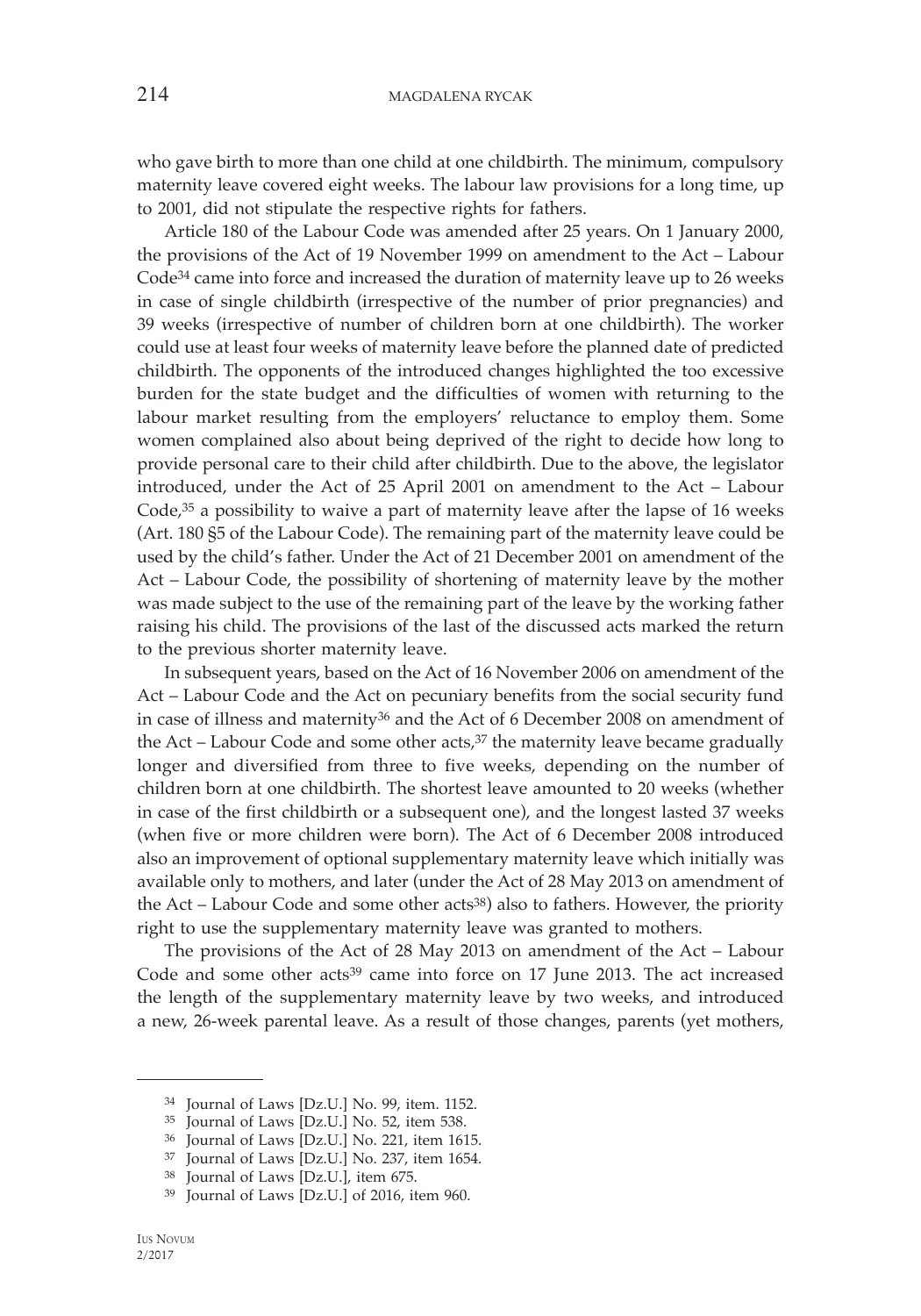in particular) gained an opportunity of spending a year in total with their child, being on paid leaves related with parenthood.

The provisions of the Act of 15 May 2015 on amendment to the Act on pecuniary benefits from the social security fund in case of illness and maternity and some other acts40 brought a number of significant changes in terms of maternity and parental leave entitlements, extended the scope of rights available to fathers raising children, and introduced new rules of determining maternity allowance for enterprises. Those changes became effective on 14 August 2015.

Article 180 of the Labour Code supplemented by §8 and §7 was amended so that fathers could use the remainder of maternity leave not only in case of the employed mother's death but also upon abandonment of the child by the mother during maternity leave. With respect to a working woman who holds a certificate confirming her incapability to lead an independent life, whose medical condition makes it impossible for her to provide personal care to her child, upon using eight weeks of maternity leave after childbirth, the new regulations allowed that the remaining leave be waived. In such case, the unused part of the leave was granted to the working father who raised the child, upon his written request.

The Act of 24 July 2015 on amendment to the Act – Labour Code and some other acts came into force on 2 January 2016. The new provisions are to make it even easier for parents to reconcile professional and family life, among others due to the change of the time limit for filing an application for maternity leave, or a prohibition of discrimination by reason of fulfilling family responsibilities. The parental leave has been supplemented by additional maternity leave (previously cancelled), and consequently it lasts currently 32 weeks in case of single childbirth at one birth and 34 weeks with respect to more than one child born at one childbirth. The right to parental leave is acquired upon using maternity leave or the maternity allowance for a period equivalent to maternity leave. The amendment to the act has introduced also a possibility of dividing paternity leave, the proportional extension of parental leave when it is combined with work, and allows both parents (carers) to use the child-raising leave at the same time over its whole duration.

The number of changes to the regulations concerning parenthood-related leaves after 25 years of their application in a basically unchanged form should in principle deserve approval. Their aim is to assist working parents in reconciling their professional and family responsibilities, and to ensure equal rights to men and women on the labour market. In particular, solutions helping to combine parttime work and parental or child-raising leave should be welcomed as this allows employees to both maintain a close contact with their children and work.

It should be noted though that the compulsory, in case of mothers, 14-week maternity leave<sup>41</sup> is not grounded in either the European Union or international labour law. The ILO Convention No. 183 stipulates only that maternity leave

<sup>40</sup> Journal of Laws [Dz.U.], item 1066.

<sup>41</sup> In accordance with Art. 180 §5 and 9 of the Labour Code, 14 weeks after childbirth are compulsory for a mother, while the remaining part may be waived by the mother if the working father raising the child or another worker – a close family member – "assumes" the remainder of the maternity leave.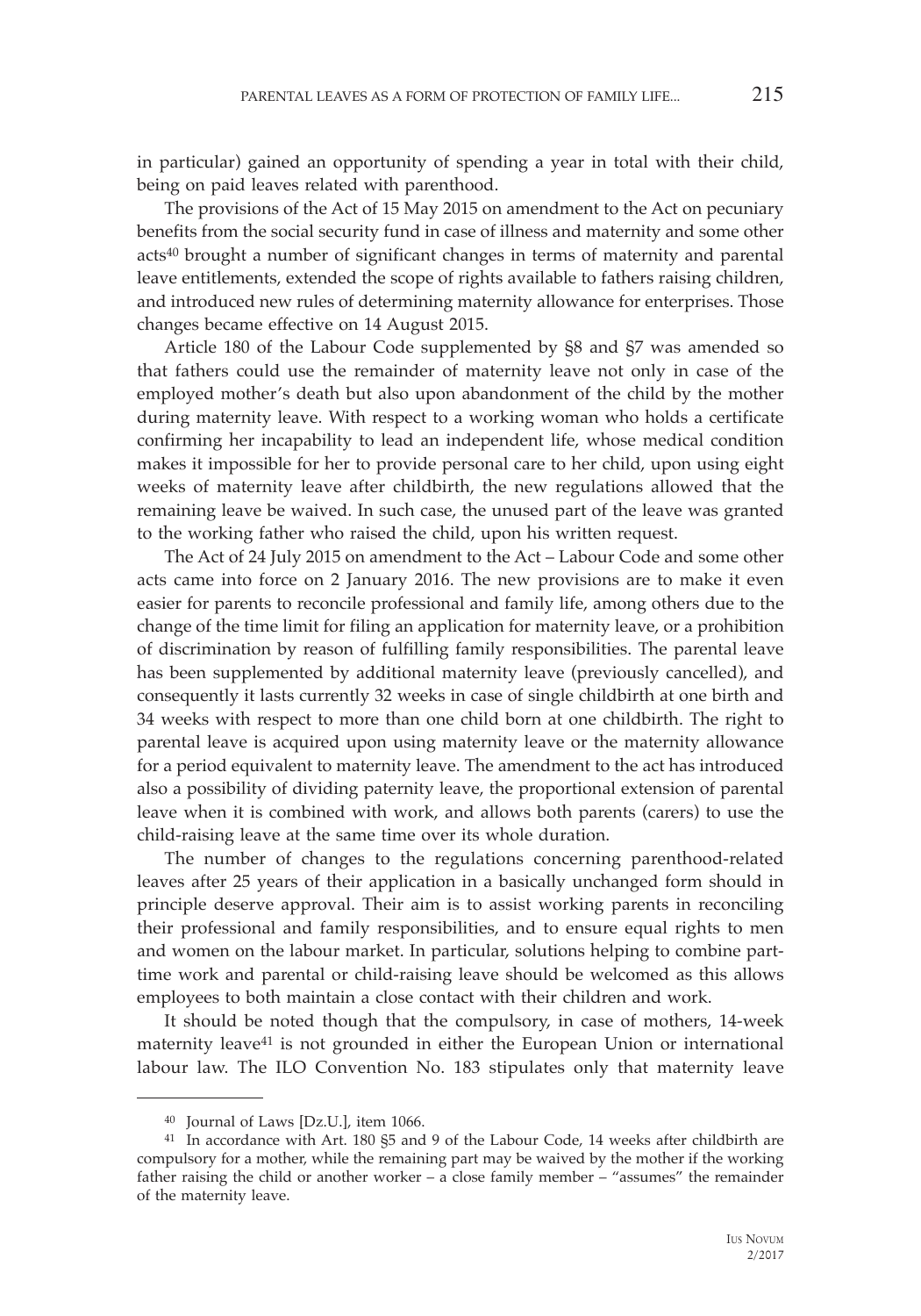(of at least 14 weeks) should include six weeks of compulsory leave (based on the agreement between representatives of the government and employers and employees organisations, this period may be different, also shorter). The Council Directive 92/85/EEC provides only for two weeks of compulsory maternity leave allocated prior to and/or after childbirth. The medically justified maternity leave comprises exclusively the compulsory period of six weeks as it covers confinement, or a postnatal period when anatomic, morphological and functional changes experienced at pregnancy gradually abate and the female body returns to a prepregnant state.42 Therefore, the 14-week compulsory maternity leave is not medically or legally justified. Moreover, it makes the legal circumstances less advantageous for women workers who for various reasons have decided to raise their children as single parents and have nobody to share their maternity leave with.

In the majority of the European Union member states, the compulsory maternity leave after childbirth is shorter than in Poland and lasts two weeks in the United Kingdom, Denmark and Island. The six-week compulsory leave is available in Portugal, Spain and Romania. Longer than six weeks compulsory maternity leaves are provided in Belgium (allocated as one week before and nine weeks after childbirth), Slovakia (14 weeks) and Austria (eight weeks before and eight weeks after childbirth).43

## 4. PARENTAL LEAVES IN SELECTED EUROPEAN UNION MEMBER STATES

A special attention should be paid to France successfully protecting workers' family life, which spends 3.8% of its GDP on family-friendly policy, compared to 2.4% on average in the OECD member countries. France ranks second in the European Union (behind Ireland) in terms of fertility rates (2.01 births per woman). 85% of women in France are professionally active. The social perception of a working mother is extremely positive in this country. She is regarded as pro-active and participating all spheres of life.44

France for years has been pursuing family-friendly policy which is reflected, for instance, in a broad range of different family benefits and allowances, such as housing allowance, child benefit, child birth/adoption grant, parental leave for both parents of a child up to three years of age, free pre-school care for all children

<sup>42</sup> G.H. Bręborowicz, *Położnictwo i ginekologia* [Obstetrics and gynaecology], Ed. I, Vol. 2, PZWL, Warsaw 2010, after A. Kurowska, *Ocena zasadności założeń reformy urlopów i zasiłków związanych z opieką nad małym dzieckiem* [Assessment of principles of new reform with respect to leaves and benefits related to providing care to young children], Problemy Polityki Społecznej. Studia i Dyskusje, Vol. 2, No. 21, 2013, pp. 157–158, http://problemypolitykispolecznej.pl/ images/czasopisma/21/Kurowska%20PPS%2021-13-12.pdf; accessed on 10 April 2017.

<sup>43</sup> A. Kurowska, *Ocena zasadności założeń...* [Assessment of principles...], p. 158.

<sup>44</sup> See, *Francja, kraj o jednym z najwyższych współczynników dzietności w Europie* [France as a country with one of the highest birth rates in Europe], http://www.ambafrance-pl.org/Francjakraj-o-jednym-z; accessed on 10 November 2016.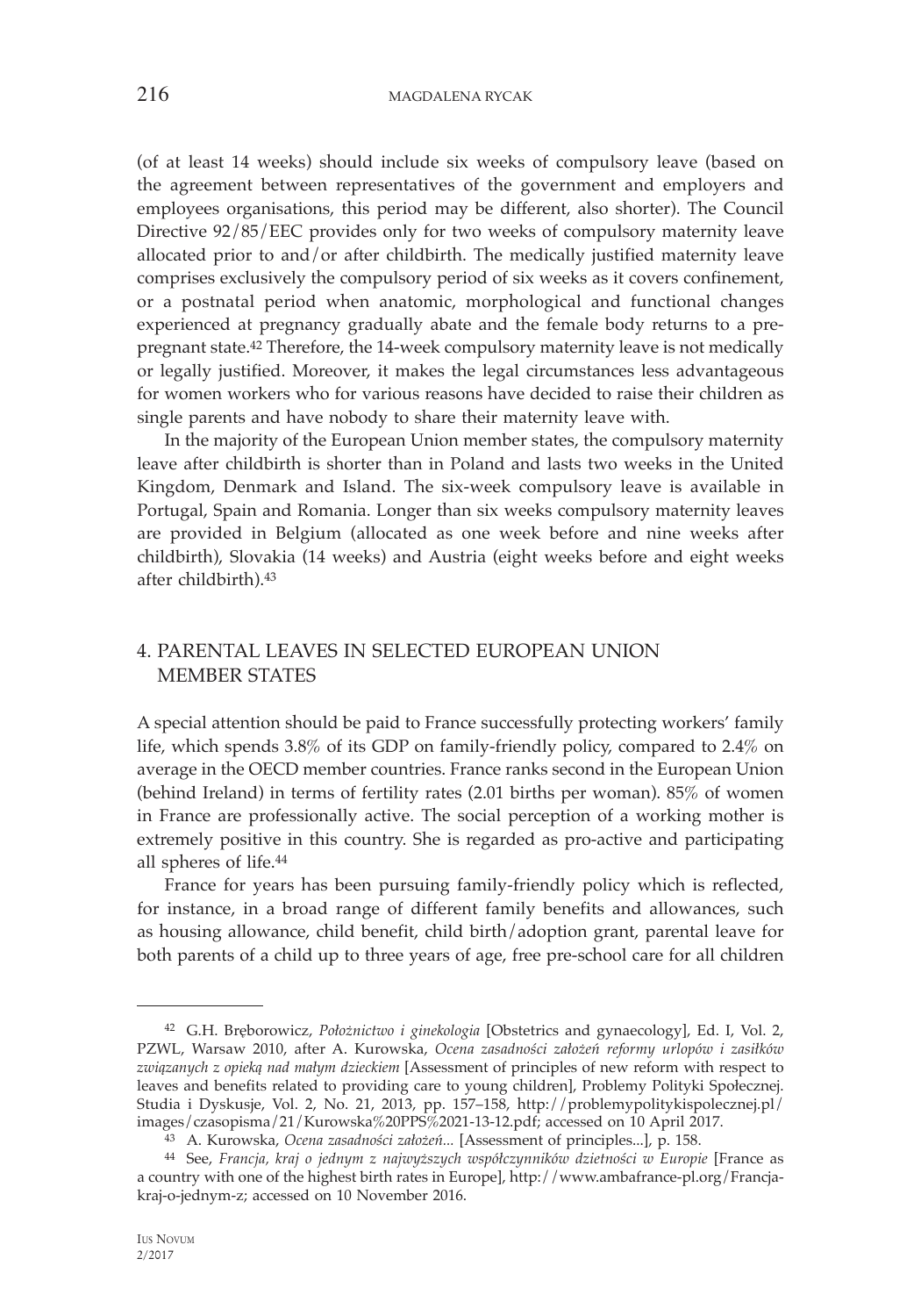above three years of age, availability and high quality of childcare in nurseries, tax reliefs, supplementary pension entitlements and special entitlements for families.45

The country pays special attention to institutional solutions allowing parents to combine work and care of children. Such solutions include various sorts of collective nurseries, stay-in, family and parental day care, professional nannies or family assistants.46 The state participates to a large extent in covering the cost of the above care. Parents of two or more children may give up work or reduce its time after childbirth and receive a flat-rate allowance due to providing care to the child until three years of age.

Maternity leave is mandatory and lasts for 16 weeks (two weeks of which must be taken before childbirth). The allowance paid during maternity leave amounts to 100% of the regular pay. The entitlement to benefits and allowances due to parenthood is available in respect of every person covered by social insurance for at least ten months before the predicted childbirth.

The state provides support also to parents taking care of ill or disabled children. Parents of a child with a grave illness or disability are entitled to paid leave or reduced working time (up to three years) until the child reaches 20 years of age. Single parents receive increased disability allowance for that period. A similar leave is available to workers who look after an elderly or ill family member residing with them in the same household  $47$ 

An example of a country where relatively long paid parental leaves do not translate directly into higher fertility rates is Germany. This country with a population of 82.3 million has been recording, since the 1990s, a continuously shrinking average household size and the lowering number of young children per household (only 22% of households are composed of children under 18 years of age, of which 52% of households have only one child, 36% two children, and 11% three children or more). The fertility rate in 2014 amounted to 1.41, which ranks Germany at one of the last places among the OECD states in terms of fertility rates. The reasons of such a situation are seen in the traditional family model prevailing in this country, where care of children is basically women's responsibility. German mothers spend over twice more time on childcare than men. The difference in wages between men and women is  $17\%$  (against the OECD average of  $15\%$ ).<sup>48</sup>

<sup>45</sup> See, *Skąd we Francji tak wysoki przyrost naturalny?* [What is the cause of such high natural increase rates in France?], interview with Hélene Périvier, http://wyborcza. pl/1,76842,12018854,Skad\_we\_Francji\_tak\_wysoki\_przyrost\_naturalny\_.html; accessed on 10 November 2016. 46 M. Gładoch (ed.), *Raport…* [Report…], p. 59. 47 J. Mirosław, A. Smoder, *Zatrudnienie przyjazne rodzinie w krajach konserwatywnego modelu* 

*welfare state* [Family-friendly employment in conservative welfare states], [in:] B. Balcerzak-Paradowska (ed.), *Zatrudnienie przyjazne rodzinie. Doświadczenia międzynarodowe. Realia polskie*  [Family-friendly employment. International experience. Polish reality], IPiSS, CPS "Dialog", Warsaw 2014, pp. 119–123. 48 *Ibid.*, pp. 105–109.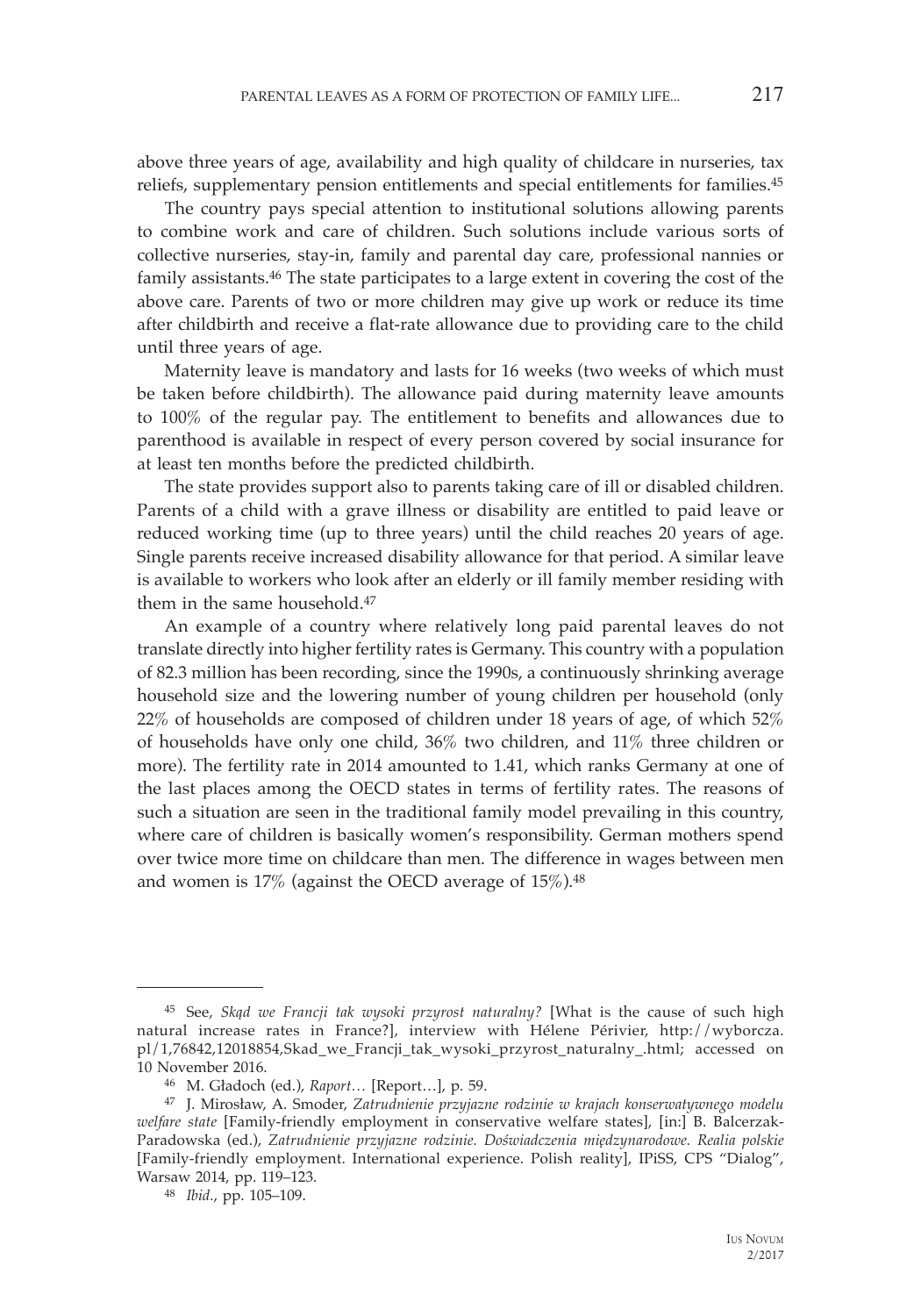# 5. LEAVES RELATED TO PARENTHOOD AS PART OF THE STATE FAMILY-FRIENDLY POLICY – CONCLUSIONS

The leaves related to parental responsibilities form an important part of the state family-friendly policy which aim is to help working parents in reconciling their professional and family responsibilities. The leaves, even if longer, do not resolve all the problems with low fertility rates or the conflicts resulting from work-life imbalance. Workers, including women, should have the right to decide how long they intend to avail themselves of the entitlement to paid parental leaves (within the maximum time limits provided for in the law). Special employee entitlements related to providing care and raising children should not be regarded then as employment privileges but as a "compensation for additional burden which some employees assume not only for their own benefit".49

The results of research on effectiveness of institutional solutions aiming to support workers in reconciliation of their professional and family responsibilities, such as longer paid parental leaves, prove that such schemes do not bring the expected effects.50 Longer paid parental or child-raising leaves may reduce the workfamily life conflict but they do not eliminate the problem in a manner satisfactory to workers.51 Without eliminating or reducing all the barriers to parental plans of employees, it would be difficult to achieve a demographic success, or at least the reduction of the work-life imbalance. The discussed barriers include limitations of the world-view nature, insufficient support of families by the state family-friendly policy, financial difficulties, unemployment (or threat of job loss), as well as objective issues, such as problems getting pregnant or risk of genetic disorders.<sup>52</sup>

Labour law solutions, such as longer parental leaves, which do not coincide with counteracting stereotypical attitudes towards the division of roles in the family are not sufficient measures which would effectively encourage women's decisions on childbearing. In Poland, there are still persisting stereotypes that it is exclusively women who are liable for child care in the family, especially in case of a child's illness or using parental leaves. Those views are unfortunately reflected in the employers' decisions concerning employment of young women. They usually prefer to employ men as (in the employers' opinion) they are not that burdened with parental responsibilities. Negative perception of women trying to combine work and family life is related to another stereotypical view that those spheres are irreconcilable and women should make a choice what is more important for them.

<sup>49</sup> T. Liszcz, *Prawo pracy* [Labour law], Info-Trade, Gdańsk 1998, p. 381. 50 A. Zalewska, *Konflikty praca-rodzina – ich uwarunkowania i konsekwencje*. *Pomiar konfliktów*  [Work-family conflicts, their causes and consequences. Measurement of conflicts], [in:] L. Golińska, B. Dudek (eds.), *Rodzina i praca z perspektywy wyzwań i zagrożeń* [Family and work from the perspective of challenges and threats], Wydawnictwo Uniwersytetu Łódzkigo, Łódź 2008, pp. 418–430. 51 T.D. Allen, L.M. Lapierre, P.E. Spector, S.A.Y. Poelmans, M. O'Driscoll, J.I. Sanchez et al.,

*The link between national paid leave policy and work-family conflict among married working parents*,

Applied Psychology, Vol. 63, 2014, pp. 5–28. 52 A. Grabowska, *Praca i życie rodzinne – czy i dlaczego musimy wybierać?* [Work and family life: do, and why, we have to choose?], Dialog No. 1(40), 2014, pp. 99–100.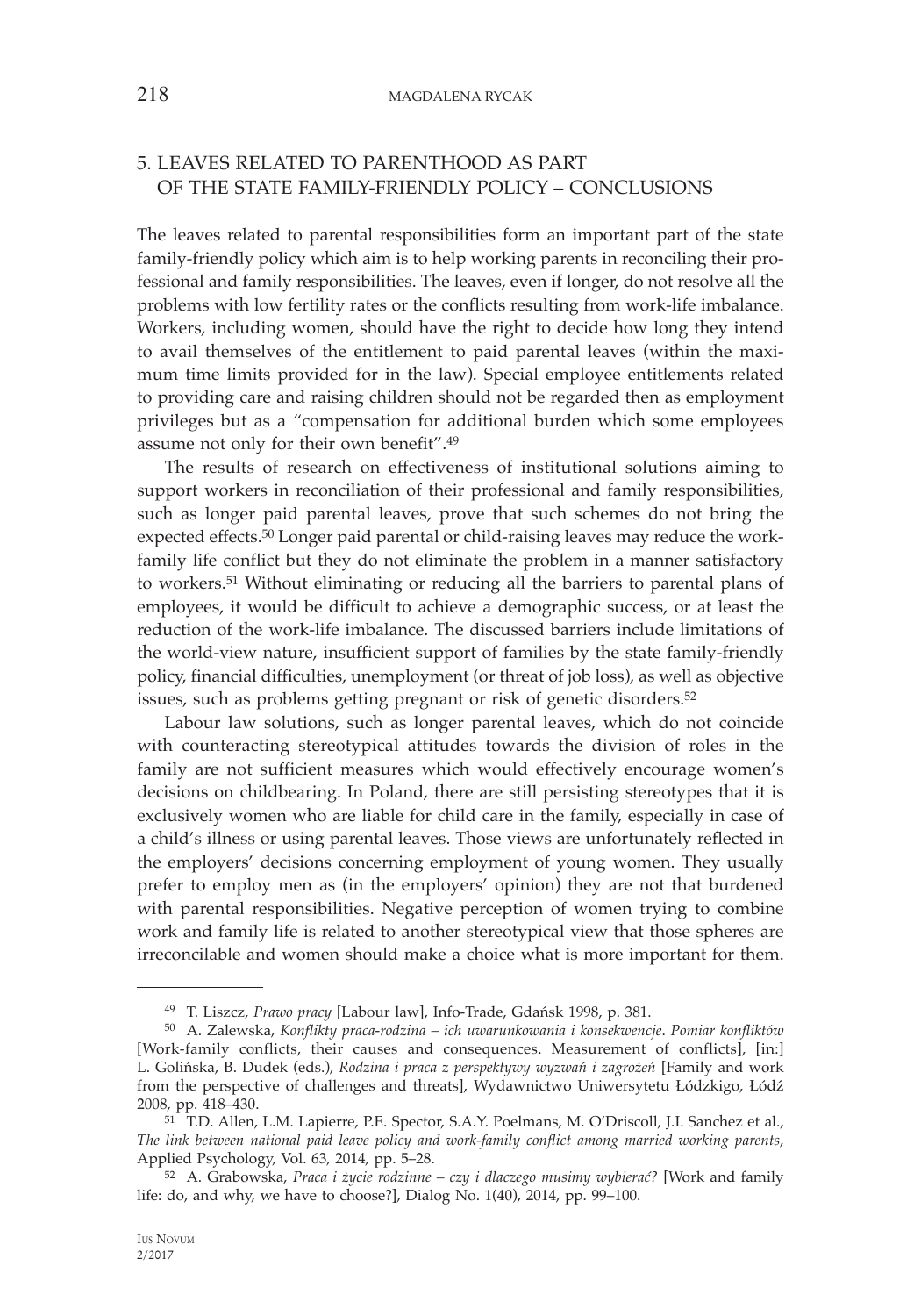The insufficient number of inexpensive nurseries and pre-school facilities is also a barrier to making the decision on increasing a family.53

A change in the stereotypical perception of the role of women in providing care to children could start with solutions relieving employers of parents, in particular women having or planning a family, from some of the financial burden, such as paid annual leaves granted after the maternity, parental or child-raising leaves, the requirement of prolonging employment contracts until the childbirth even if an employer cannot offer the appropriate position for the female worker (Art. 177 of the Polish Labour Code), paid breaks for breastfeeding (Art. 187 of the Labour Code), paid leaves to take care of the healthy child (Art. 188 of the Labour Code), or the need to cover sick leave for a total period of 33 days in a year (Art. 92 §1(1) of the Labour Code). Such costs taken over by the state could impact a more positive attitude of employers towards employing workers who try to combine work and care of children. The solutions of this type would definitely contribute to creating better opportunities for women in the childbearing age on the labour market. One must agree with the standpoint expressed by A. Sobczyk that burdening employers with responsibilities for protecting family life of workers, in particular maternity, is disproportionate to their means.54

It seems that longer maternity, parental and child-raising leaves alone are not an effective measure in the strive to achieve higher fertility rates and higher activity of women on the labour market. Particularly low (against the background of other European Union member states) employment rates among women in Poland give rise to the need of wider and more effective actions in order to provide better access to institutional childcare facilities<sup>55</sup> and increase social acceptance for women who do not give up or suspend professional career for the sole reason of giving birth to their child.

As evidenced by the experience of many countries, a high number women in employment combined with the state family-friendly policy is often related with high fertility rates. According to data published by the Financial Times, in some of the developed countries with the highest birth rates, such as Sweden or the United States,56 the paid employment level among women much exceeds that in, for instance, Japan or Italy which report lower birth rates.57 This would mean that the appropriate family-friendly policy may contribute to the expected fertility rates, even if the women-in-employment rate is high.

<sup>53</sup> A. Kacprzak, M. Żemigała, *Wyzwania stojące przed rodzicami w miejscu pracy* [Challenges that parents face in the workplace], [in:] D. Walczak-Duraj (ed.), *Humanizacja pracy. Jakość życia pracownika w perspektywie work-life balance?* [Huminisation of work. Quality of employees' life in

the context of work-life balance?]*,* No. 4 (274) (XLVI), Płock 2013, pp. 99–103. 54 A. Sobczyk, *Prawo pracy w świetle Konstytucji RP* [Labour law in the light of the Constitution of the Republic of Poland], Vol. II: *Wybrane problemy i instytucje prawa pracy a konstytucyjne prawa i wolności człowieka* [Selected issues and institutions of labour law vs. constitutional human rights and freedoms], C.H. Beck, Warsaw 2013, pp. 195-198.

<sup>&</sup>lt;sup>55</sup> M. Gładoch (ed.), *Raport...* [Report...], p. 97.<br><sup>56</sup> The fertility in the US is currently 40% higher than in Europe (cf. C. Freeland, *Women are the hidden engine of world growth*, Financial Times, 28 August 2006, quoted after A. Wittenberg-Cox, A. Maitland, *Kobiety i ich wpływ..* [*Why women mean…*], p. 42).

<sup>57</sup> C. Freeland, *Women are the hidden engine...*, p. 42.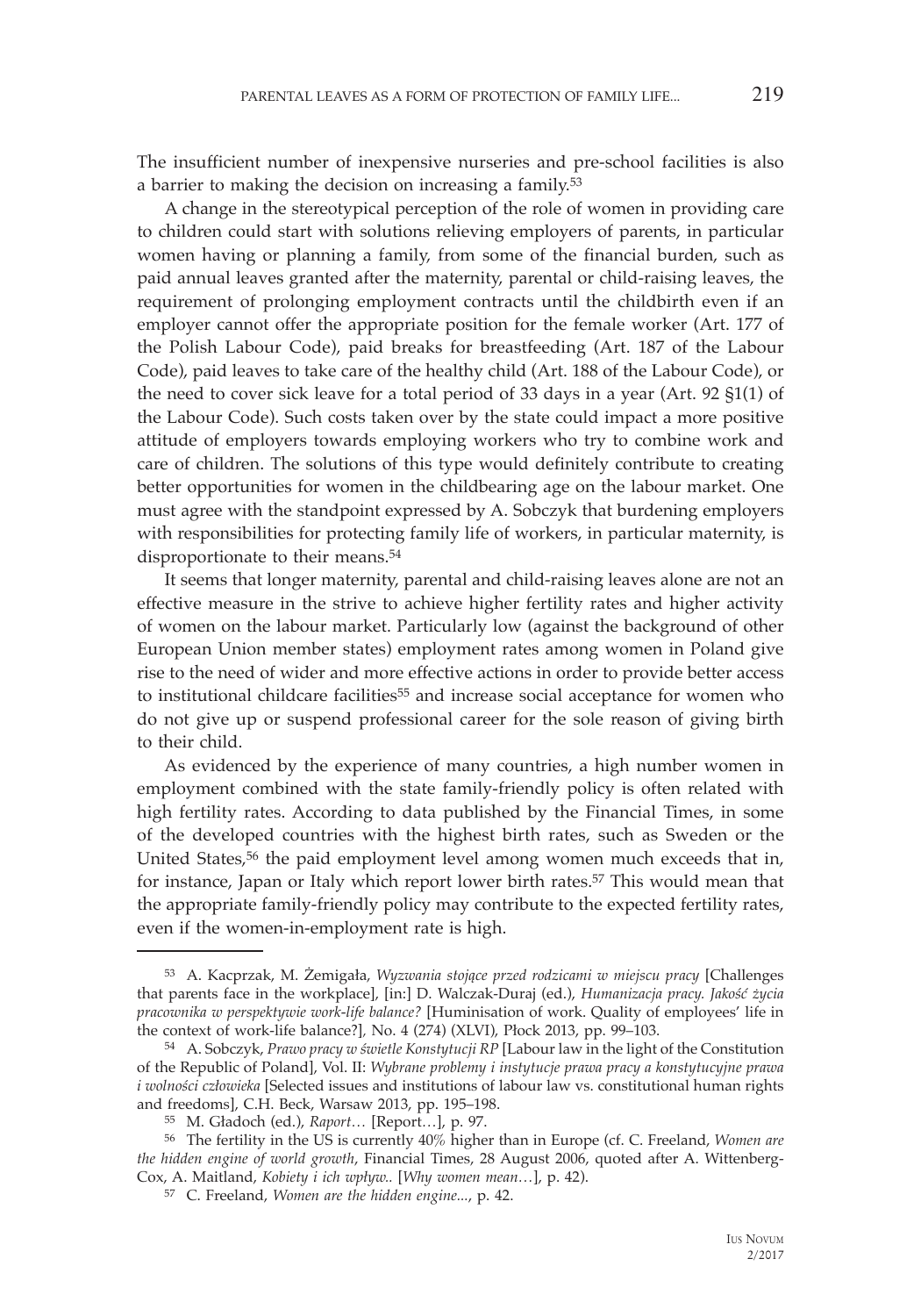220 MAGDALENA RYCAK

Parenthood-related leaves should correspond to other labour law solutions supporting the family-friendly policy, such as equal rights of men and women, flexible and task-based working time, regular increase of the minimum wage so that providing for a family was possible, telework, unlimited-term contracts, limits on work performed by parents at night, on Sundays and public holidays, and overtime, or on delegating such workers to perform work outside their regular workplace.

The state family-friendly policy with respect to eliminating discrimination in employment of women in the childbearing age or those taking care of small children could focus not only on labour law provisions but also on other branches of law, e.g. tax law. A noteworthy idea is the solution proposed by two professors of economics, A. Alesin and A. Ichino, who suggest a reform of the tax system consisting in lowering income tax for women, and its slight rise in case of men. In their opinion, such solution would contribute to increasing the women-in-employment rate and discrimination due to gender would become more costly for employers.<sup>58</sup>

## BIBLIOGRAPHY

- Allen T.D., Lapierre L.M., Spector P.E., Poelmans S.A.Y., O'Driscoll M., Sanchez J.I. et al., *The link between national paid leave policy and work-family conflict among married working parents*, Applied Psychology, Vol. 63, 2014.
- Balcerzak-Paradowska B., Graniewska D., Kołaczek B., Mirosław J., *Kobiety na stanowiskach kierowniczych. Polska na tle Unii Europejskiej i OECD* [Women at managerial positions. Poland vs. the EU and OECD states], [in:] B. Balcerzak-Paradowska (ed.), *Kobiety na stanowisku kierowniczym w sektorze publicznym* [Women at managerial positions in the public sector], Instytut Pracy i Spraw Socjalnych, Warsaw 2014.
- Bręborowicz G.H., *Położnictwo i ginekologia* [Obstetrics and gynaecology], Ed. I, Vol. 2, PZWL, Warsaw 2010.
- Budzyńska A. et al., *Strategia Lizbońska. Droga do sukcesu zjednoczonej Europy* [Lisbon Strategy. A path to success of the united Europe], Departament Analiz Ekonomicznych i Społecznych, Urząd Komitetu Integracji Europejskiej, https://www.slaskie.pl/STRATEGIA/ strat\_L.pdf.

Coleman D*., The Road to Low Fertility*, Aging Horizons No. 7, Oxford 2007.

- Davaki K., *Benefits of a maternity/parental leave in the EU-27*, http://www.europarl.europa.eu/ studies.
- Freeland C., *Women are the hidden engine of world growth*, Financial Times, 28 August 2006.

Giddens A., *Socjologia* [Sociology], PWN, Warsaw 2010.

- Gładoch M. (ed.), *Raport o pracy* [Report on labour], Pracodawcy RP 2016.
- Grabowska A., *Praca i życie rodzinne czy i dlaczego musimy wybierać?* [Work and family life do, and why, have to choose?], Dialog No. 1(40), 2014.
- Graniewska D., *Praca zawodowa kobiet a warunki życia rodzin* [Women in employment and living conditions of families], [in:] P. Błędowski (ed.), *Między transformacją a integracją: polityka społeczna wobec problemów współczesności. Księga pamiątkowa z okazji 70. urodzin Profesora Adama Kurzynowskiego* [Between transformation and integration: Social policy and contemporary problems. Professor Adam Kurzynowski 70<sup>th</sup> birthday jubilee book], SGH, Warsaw 2004.

<sup>58</sup> A. Wittenberg-Cox and A. Maitland, *Kobiety i ich wpływ…* [*Why women mean…*], pp. 281–282.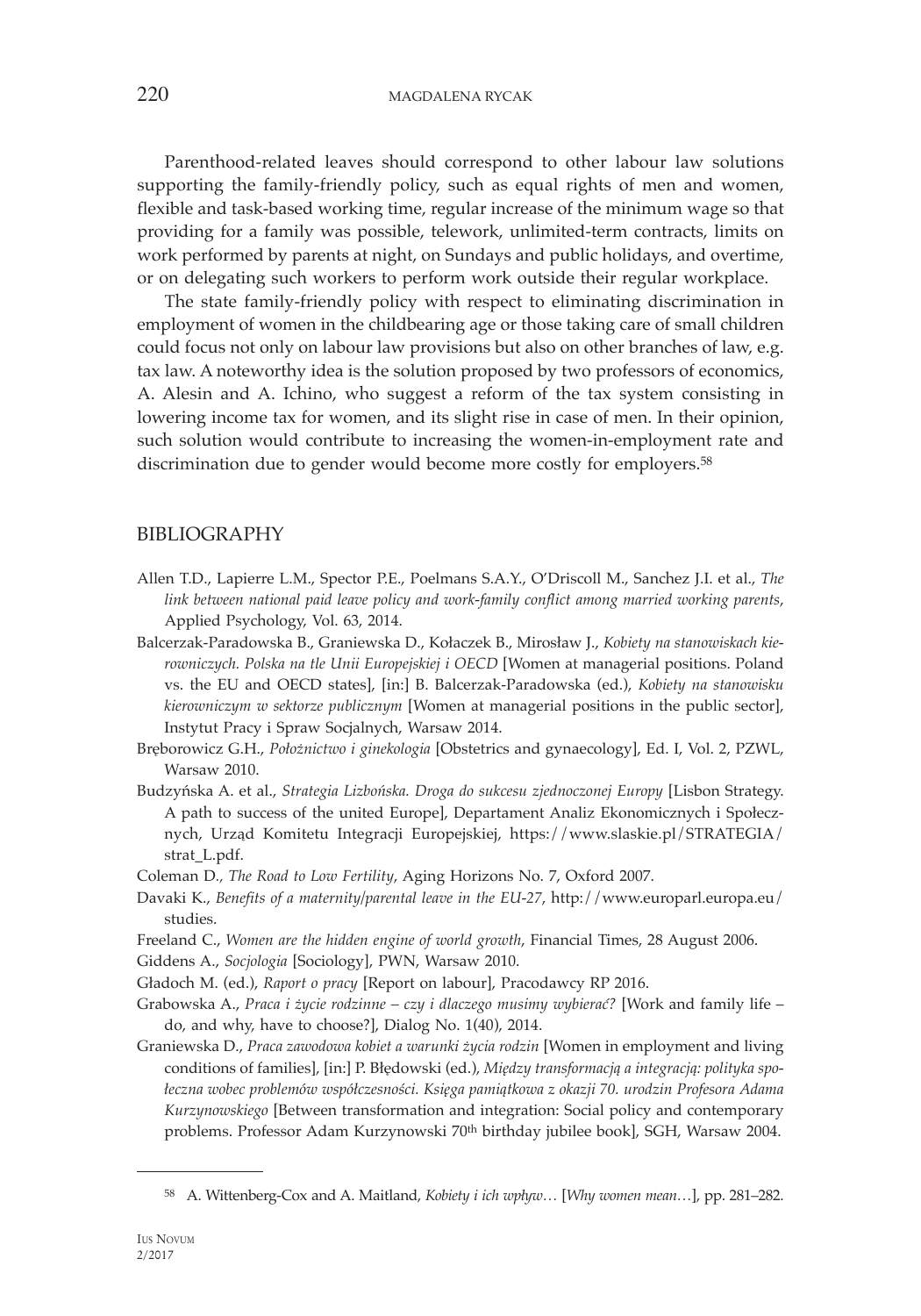- Kacprzak A., Żemigała M., *Wyzwania stojące przed rodzicami w miejscu pracy* [Challenges faced by parents in the workplace], [in:] D. Walczak-Duraj (ed.), *Humanizacja pracy. Jakość życia pracownika w perspektywie work-life balance?* [Huminisation of work. Quality of employees' life in the context of work-life balance?]*,* No. 4 (274) (XLVI), Płock 2013.
- Kotowska I. (ed.), *Diagnoza Społeczna 2013 Rynek pracy i wykluczenie społeczne w kontekście percepcji Polaków* [Social Diagnosis research 2013: Labour market and social exclusion as perceived by Poles], Warsaw 2013.
- Kurowska A., *Ocena zasadności założeń reformy urlopów i zasiłków związanych z opieką nad małym dzieckiem* [Assessment of principles of new reform with respect to leaves and benefits related to providing care to young children], Problemy Polityki Społecznej. Studia i Dyskusje, Vol. 2, No. 21, 2013, http://problemypolitykispolecznej.pl/images/czasopisma/21/ Kurowska%20PPS%2021-13-12.pdf.
- Latos-Miłkowska M., *Przemiany stosunku pracy związane z rodzicielstwem* [Changes in employment relationship related to parenthood], [in:] L. Florek, Ł. Pisarczyk (eds.), *Współczesne problemy prawa pracy i ubezpieczeń społecznych* [Contemporary labour and social security law problems], LexisNexis, Warsaw 2011.
- Lewis J., *Work-family balance. Gender and social policy*, Edward Elgar Publishing, Cheltenham 2009.
- Liszcz T., *Prawo pracy* [Labour law], Info-Trade, Gdańsk 1998.
- Matysiak A., Baranowska A., Słoczyński T., *Kobiety i mężczyźni na rynku pracy* [Men and women on the labour market], [in:] M. Bukowski (ed.), *Zatrudnienie w Polsce 2008*. *Praca w cyklu życia* [Employment in Poland 2008. Work in the life cycle], Warsaw 2009.
- Mirosław J., Smoder A., *Zatrudnienie przyjazne rodzinie w krajach konserwatywnego modelu welfare state* [Family-friendly employment in conservative welfare states], [in:] B. Balcerzak- -Paradowska (ed.), *Zatrudnienie przyjazne rodzinie. Doświadczenia międzynarodowe. Realia polskie* [Family-friendly employment. International experience. Polish reality], IPiSS, CPS "Dialog", Warsaw 2014.
- Pascall G., Lewis J., *Emerging gender regimes and policies for gender equality in a wider Europe*, Journal of Social Policy No. 33(3), 2004.
- Półtorak M., Lekston M., *Work-life balance jako przestrzeń do dialogu pomiędzy pracownikiem a (odpowiedzialnym) pracodawcą* [Work-life balance as a sphere of dialogue between an employee and a (responsible) employer], http://www.sbc.org.pl/Content/134304/P%C3%B3%C5%82torak\_Lekston.pdf.
- Ray R., Gornick J.C. et al., *Parental leave policies in 21 countries*, Washington DC 2008.
- Sleebos J., *The low fertility rates in OECD countries*, OECD Labour Market and Social Policy Occasional Papers No. 15, 2003.
- Sobczyk A., *Prawo pracy w świetle Konstytucji RP* [Labour law in the light of the Constitution of the Republic of Poland], Vol. II: *Wybrane problemy i instytucje prawa pracy a konstytucyjne prawa i wolności człowieka* [Selected issues and institutions of labour law vs. constitutional human rights and freedoms], C.H. Beck, Warsaw 2013.
- Stańczak J., Stelmach K., Urbanowicz M., *Małżeństwa oraz dzietność w Polsce* [Marriages and fertility rates in Poland], GUS, Warsaw 2016, file:///C:/Users/Biuro/Downloads/malzenstwa\_i\_dzietnosc\_w\_polsce%20(1).pdf.
- Strzelecki Z. (ed.), *Sytuacja demograficzna Polski*. Raport GUS 2010–2011 [Demographic situation of Poland. GUS report of 2010–2011], http://stat.gov.pl/cps/rde/xbcr/bip/BIP\_ raport\_2010-2011.pdf.
- Wittenberg-Cox A., Maitland A., *Kobiety i ich wpływ na biznes. Nowa rewolucja gospodarcza*, transl. based on: *Why women mean business. Understanding the emergence of our next economic revolution*, Wolters Kluwer, Warsaw 2013.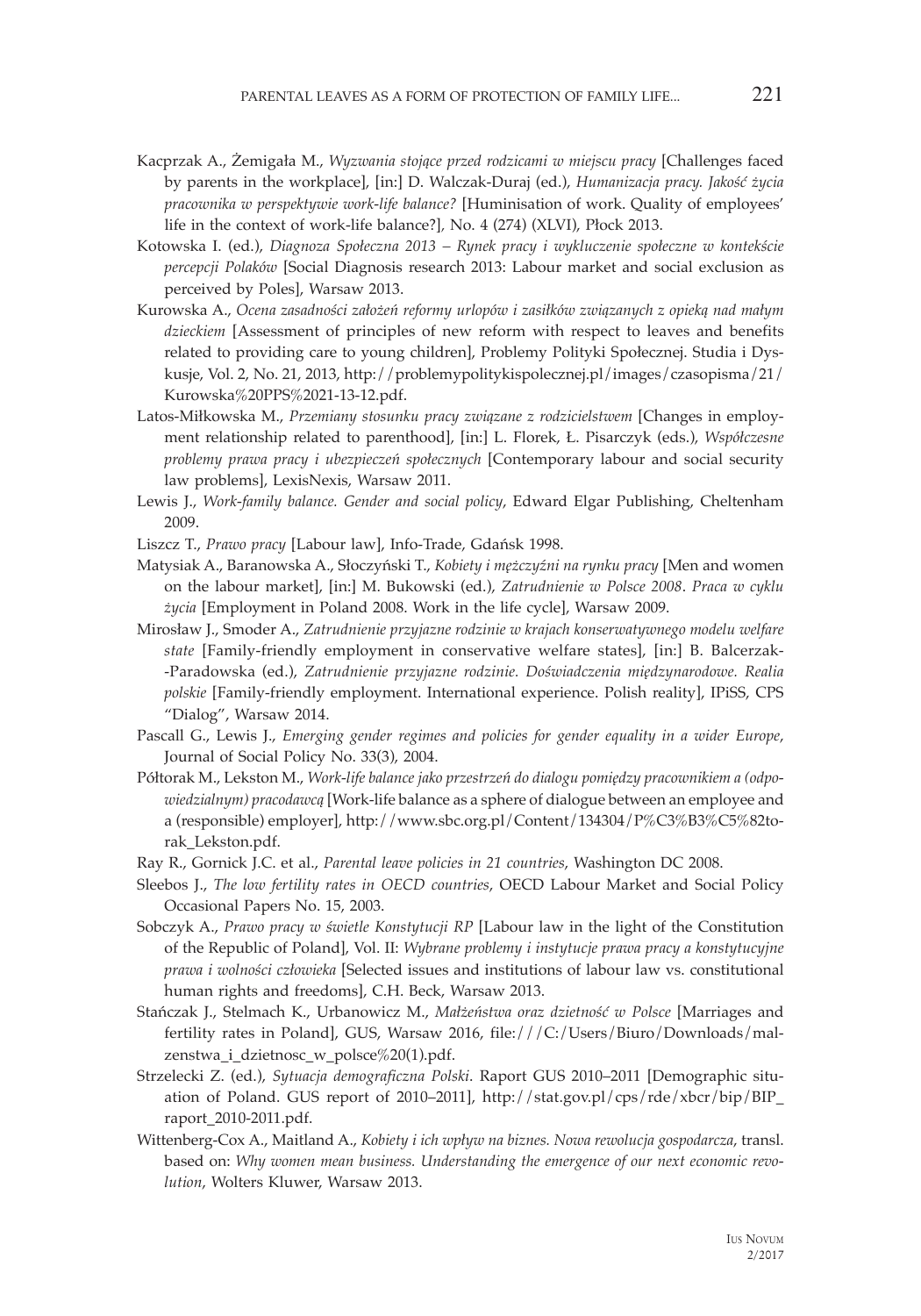Zalewska A., *Konflikty praca-rodzina – ich uwarunkowania i konsekwencje. Pomiar konfliktów* [Work-family conflicts, their causes and consequences. Measurement of conflicts], [in:] L. Golińska, B. Dudek (eds.), *Rodzina i praca z perspektywy wyzwań i zagrożeń* [Family and work from the perspective of challenges and threats], Wydawnictwo Uniwersytetu Łódzkigo, Łódź 2008.

#### **Legal regulations and other sources**

ILO Maternity Protection Convention No. 183 (revised) of 1952.

- *Kodeks pracy* [Labour Code], Act of 26 June 1974, as amended; consolidated text: Journal of Laws [Dz.U.] of 2016, item 1666.
- Council Directive 92/85/EEC of 19 October 1992 on the introduction of measures to encourage improvements in the safety and health at work of pregnant workers and workers who have recently given birth or are breastfeeding, Official Journal of the European Communities L 348/1 of 28.11.1992.
- Council Directive 96/34/EC of 3 June 1996 on the framework agreement on parental leave concluded by the Union of Industrial and Employers' Confederations of Europe (UNICE), European Centre of Employers and Enterprises providing Public Services (CEEP) and the European Trade Union Confederation (ETUC), Official Journal of the European Communities L 145 of 19.06.1996.
- Council Directive 2010/18/EU of 8 March 2010 implementing the revised Framework Agreement on parental leave concluded by BUSINESSEUROPE, UEAPME, CEEP and ETUC and repealing Directive 96/34/EC, Official Journal of the European Union L 68/13 of 18.3.2010.
- Revised European Social Charter of 3 May 1996, ETS No.163, Strasbourg.
- Charter of Fundamental Rights of the European Union of 30 March 2010, Official Journal of the European Union, C 83/389 of 30.03.2010.
- Treaty on the Functioning of the European Union, Official Journal of the European Union C 326 of 26.10.2012.
- Recommendation of the Council of Europe of 31 March 1992, 92/241/EEC, Official Journal of the European Communities L 123 of 8.5.1992.
- European Commission "Roadmap for equality between women and men" of March 2006, COM(2006) 92 final, http://eur-lex.europa.eu/LexUriServ/LexUriServ.do?uri=CO-M:2006:0092:FIN:en:PDF; accessed on 20 March 2017.
- European Commission Communication of 3 October 2008 on "A better work-life balance: stronger support for reconciling professional, private and family life", COM(2008) 635 final, http://ec.europa.eu/eu2020/pdf/1\_PL\_ACT\_part1\_v1.pdf.

Lisbon Strategy revised in 2005, COM(2005) 24.

- Central Statistical Office (2014), *Population forecast for 2014–2050*, file:///C:/Users/Biuro/ Downloads/prognoza\_ludnosci\_na\_lata\_\_\_\_2014\_-\_2050.pdf.
- *Francja, kraj o jednym z najwyższych współczynników dzietności w Europie* [France as a country with one of the highest birth rates in Europe], http://www.ambafrance-pl.org/Francja- -kraj-o-jednym-z.
- *Najnowsze dane. Poziom dzietności w Polsce dramatycznie niski* [Latest data. Fertility rates in Poland are dramatically low], Wprost, https://www.wprost.pl/523361/Najnowsze-dane-Poziom-dzietnosci-w-Polsce-dramatycznie-niski.
- *Podstawowe informacje o rozwoju demograficznym Polski do 2014 roku* [Basic information on demographic development in Poland until 2014], GUS information notice, p. 2, http://stat. gov.pl/files/gfx/portalinformacyjny/pl/defaultaktualnosci/5468/12/5/1/podstawowe\_ informacje\_o\_rozwoju\_demograficznym\_polski\_do\_2014.pdf.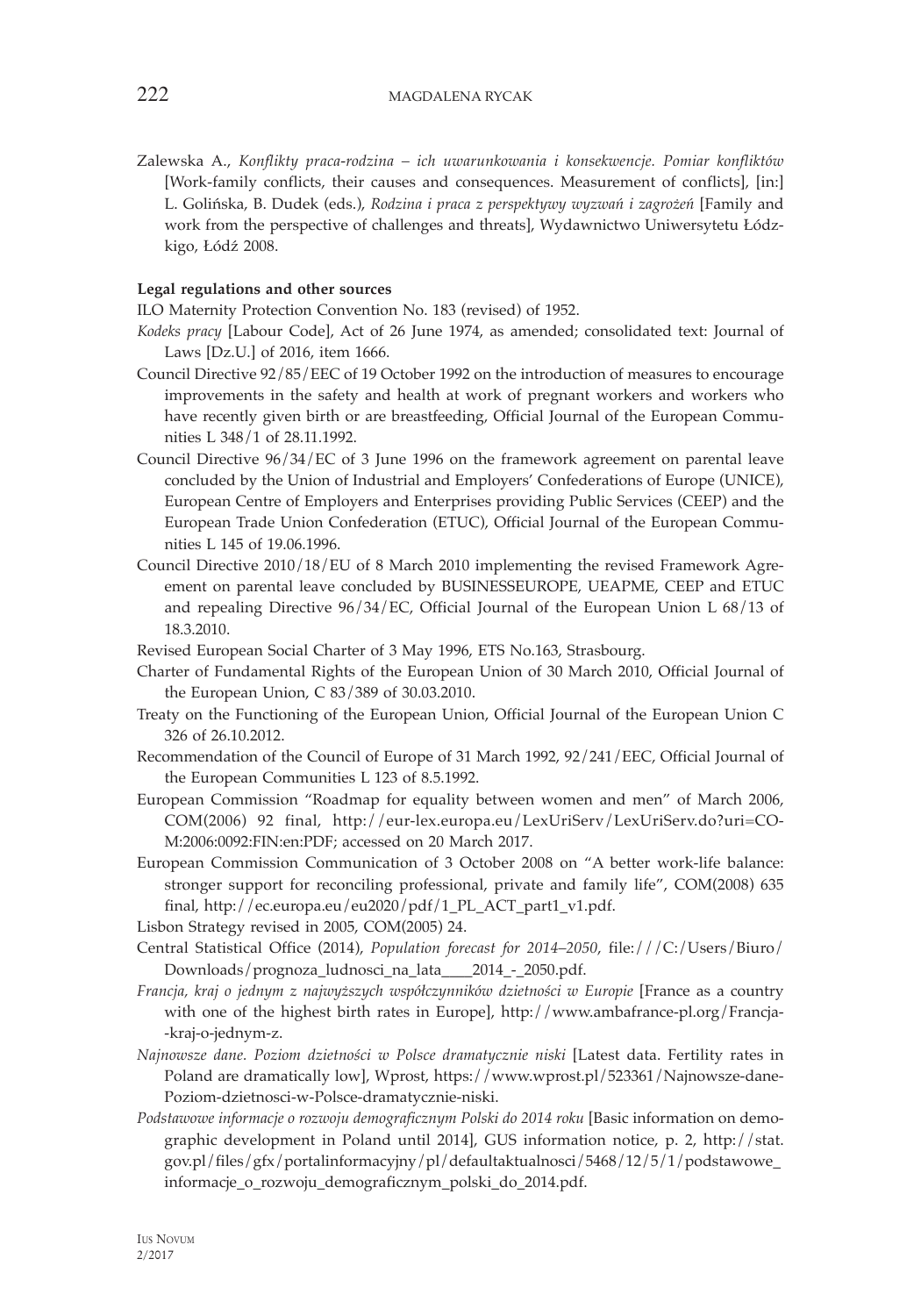- *Sens życia wczoraj i dziś*, Komunikat z Badań Nr 41/2017 [Sense of life the past and present. Communication on research No. 41/2017; http://www.cbos.pl/PL/publikacje/raporty. php.
- *Skąd we Francji tak wysoki przyrost naturalny?* [What is the cause of such high natural increase rates in France?], interview with Hélene Périvier, http://wyborcza.pl/1,76842,12018854,Skad\_ we Francji tak wysoki przyrost naturalny .html.

## PARENTAL LEAVES AS A FORM OF PROTECTION OF FAMILY LIFE UNDER THE LABOUR LAW IN POLAND AND SELECTED EUROPEAN UNION MEMBER STATES

### Summary

The subject of the paper concerns broadly understood paid, both maternity and paternity, leaves granted in order to provide personal care to a child, as well as supplementary parental leaves, excluding childcare (child-raising) leaves and their impact on fertility rates and attaining the work-family balance. The study offers a negative assessment of the solutions encouraging women who are professionally active to give up employment and devote themselves to child-rearing. The discussion presented in the paper covers an analysis of provisions on parental leaves in the international and European Union law, the evolution of maternity and parental leaves in the Polish labour law, regulations on parental leaves in selected European Union member states, and the issue of parenthood-related leaves as part of the state family- -friendly policy. The final section presents the key conclusions resulting from to the above discussion.

Key words: parental leave, maternity leave, paternity leave, childcare (child-raising) leave, fertility rates, work-life balance, work-family conflict, length of parental leaves, Council Directive 92/85/EEC, Council Directive 96/34/EC, Council Directive 2010/18/EU

## URLOPY RODZICIELSKIE JAKO PRZEJAW OCHRONY ŻYCIA RODZINNEGO W PRAWIE PRACY W POLSCE I W WYBRANYCH PAŃSTWACH CZŁONKOWSKICH UNII EUROPEJSKIEJ

#### Streszczenie

Tematyka niniejszego artykułu dotyczy szeroko pojętych płatnych urlopów udzielanych ze względu na konieczność sprawowania osobistej opieki nad dzieckiem, zarówno macierzyńskich, ojcowskich, jak i dodatkowych urlopów związanych z rodzicielstwem, z wyłączeniem urlopów wychowawczych i ich wpływu na wskaźniki dzietności oraz osiągnięcie równowagi na linii praca-życie rodzinne. W opracowaniu poddano krytycznej analizie propagowanie rozwiązań, które zachęcałyby aktywne zawodowo kobiety do rezygnacji z pracy i poświęcenia się wychowywaniu dzieci.

Rozważania podjęte w artykule obejmują analizę regulacji urlopów rodzicielskich w prawie międzynarodowym oraz w prawie Unii Europejskiej, ewolucji regulacji instytucji urlopów macierzyńskich i rodzicielskich w polskim prawie pracy, regulacji urlopów rodzicielskich